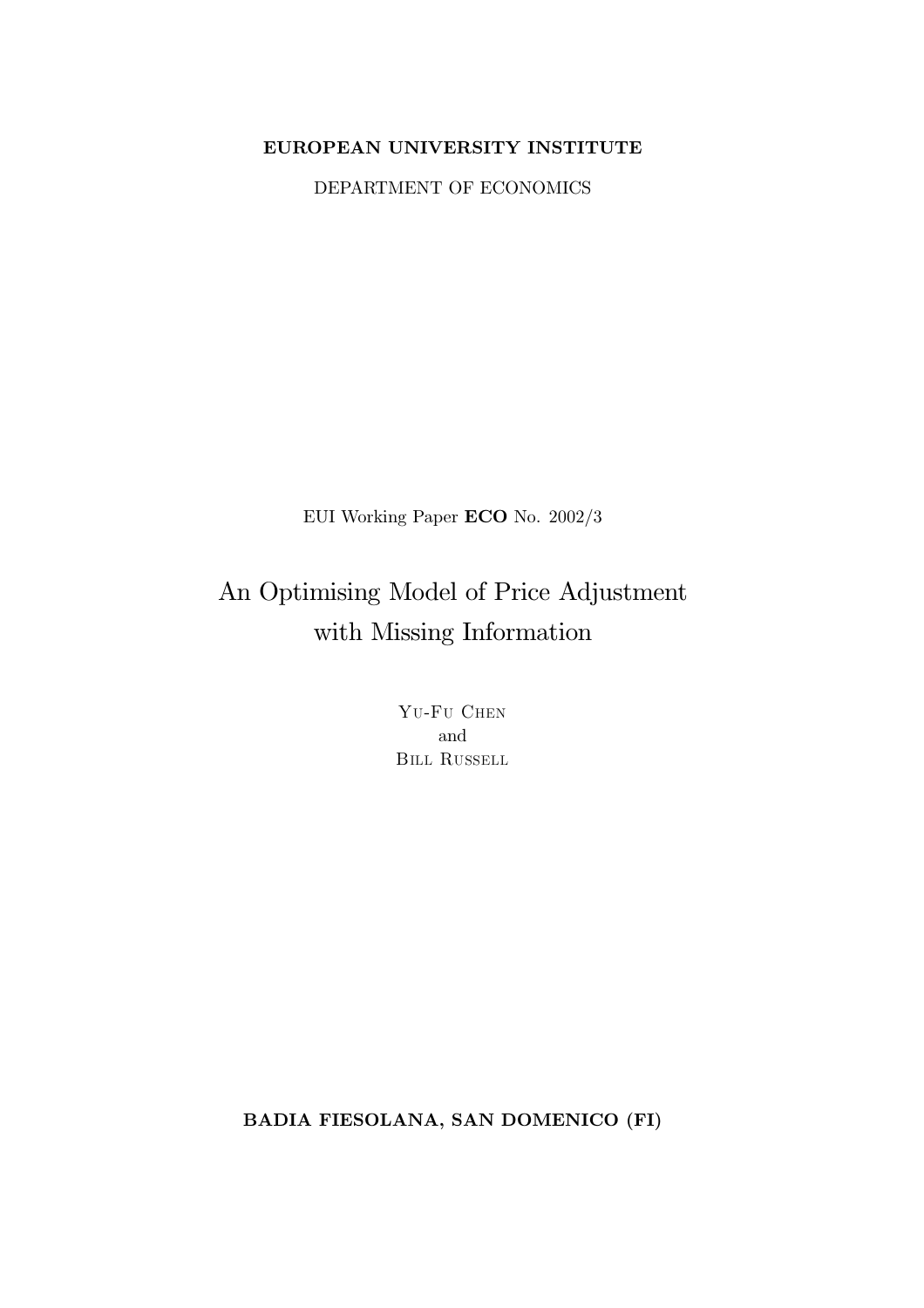All rights reserved. No part of this paper may be reproduced in any form without permission of the author.

> $\odot$ 2002 Yu-Fu Chen and Bill Russell Printed in Italy in January 2002 European University Institute Badia Fiesolana I-50016 San Domenico (FI) Italy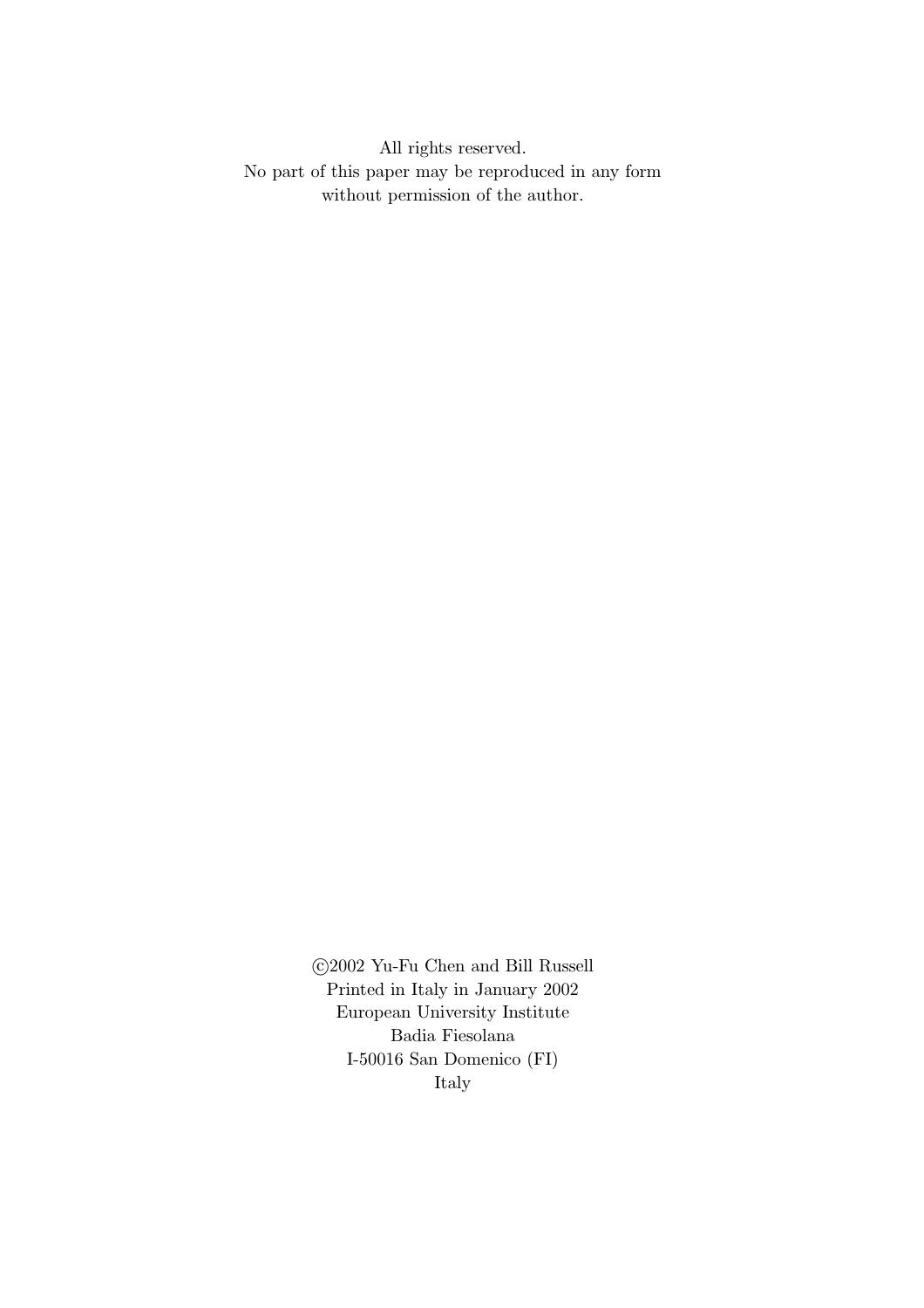# **AN OPTIMISING MODEL OF PRICE ADJUSTMENT WITH MISSING INFORMATION**\*

**Yu-Fu Chen Bill Russell** 

20 December 2001

An optimising model of price adjustment with missing information is developed where firms choose the speed of price adjustment to minimise the expected loss in disequilibrium. The loss is due to lost profits and the expected cost of failing to coordinate price changes with competitors. Assuming that a higher speed of price adjustment decreases the former and increases the latter, it is shown that higher steady state inflation reduces the markup. This follows as the loss in profits increases with inflation and firms respond by increasing the speed of adjustment. However, the fear of coordination failure restricts the increase in the speed of adjustment and the markup falls.

Keywords: Menu Costs, Inflation, Markup, Price Adjustment, Disequilibrium

JEL Classification: D80, E10, E31

<sup>\*</sup> Both authors are at the Department of Economic Studies, University of Dundee. We would particularly like to thank Mike Artis, Hassan Molana and Michael Pollitt for their insightful comments and support. This paper is a revised version of Chen and Russell (1998). The gracious hospitality of the European University Institute, where the second author was a Jean Monnet Fellow while the paper was revised, is gratefully acknowledged. Correspondence: BRussell@Brolga.net.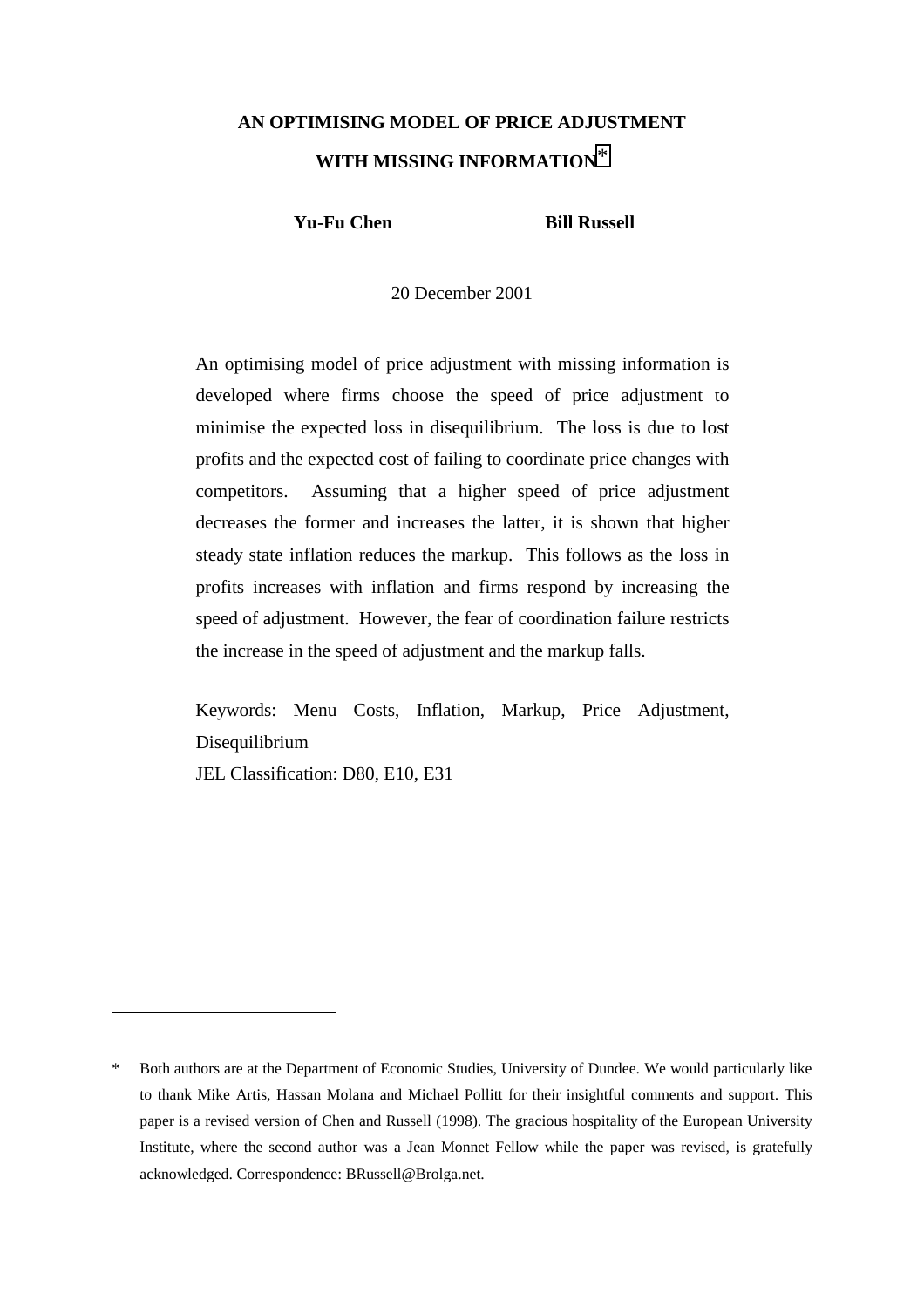## **CONTENTS**

| 1.  |                                                                            |
|-----|----------------------------------------------------------------------------|
| 2.  |                                                                            |
| 2.1 | A Single Shock to the Markup and the Optimum Speed of Price Adjustment. 10 |
| 2.2 |                                                                            |
| 3.  |                                                                            |
| 3.1 |                                                                            |
| 3.2 |                                                                            |
| 3.3 |                                                                            |
| 3.4 | The Impact of Competition on the Steady State Relationship 19              |
| 3.5 |                                                                            |
| 4.  |                                                                            |
| 5.  |                                                                            |
| 5.A |                                                                            |
| 5.B | 22                                                                         |
| 5.C |                                                                            |
| 6.  | .26                                                                        |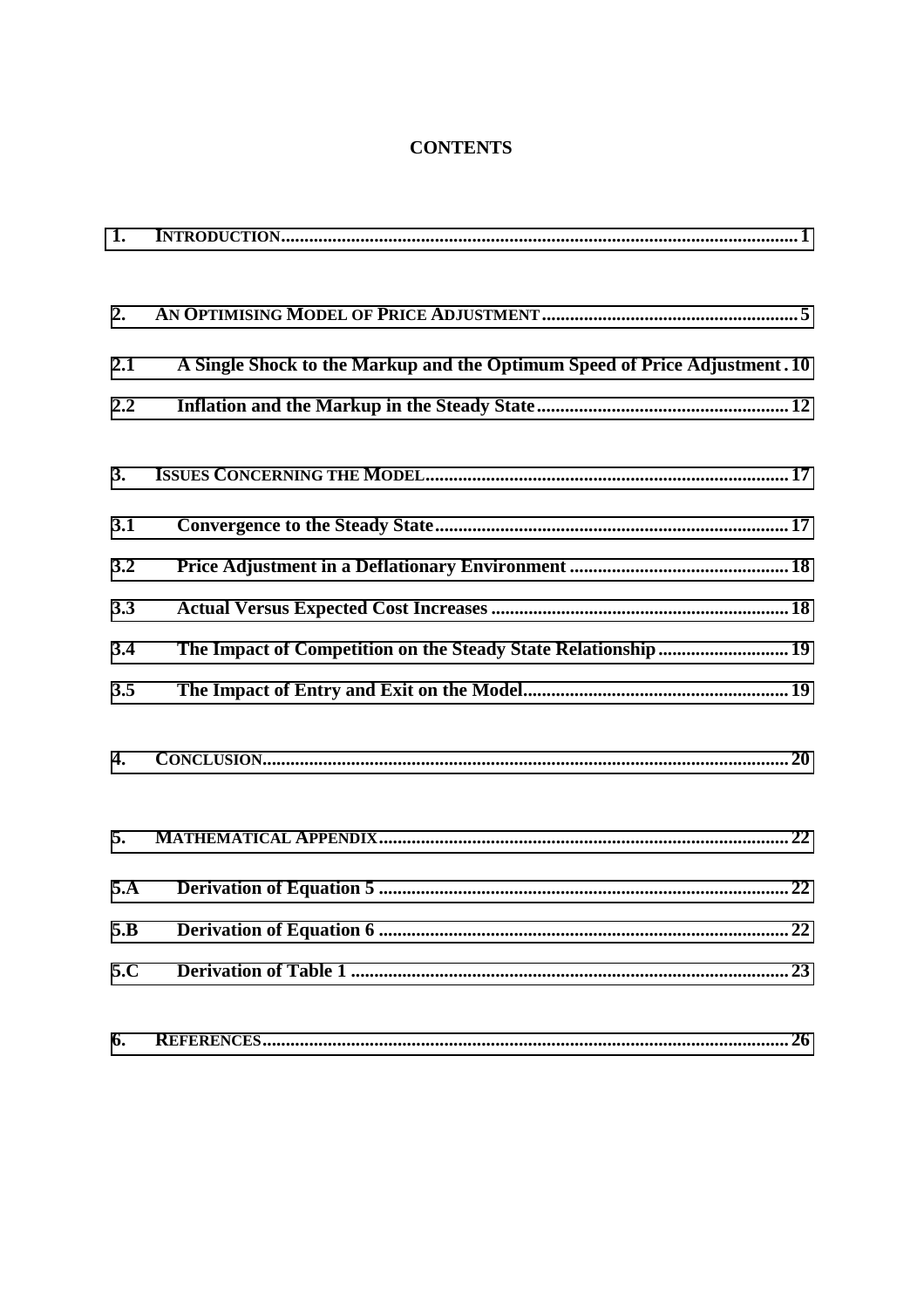#### <span id="page-4-0"></span>**1. INTRODUCTION**

 $\overline{a}$ 

This paper considers the proposition that nominal price inertia may lead to a negative relationship between inflation and the markup in the steady state for price setting firms.1 The negative relationship has received increasing empirical support. Bénabou (1992), Simon (1999) and Batini, Jackson and Nickell (2000) identify a short-run negative relationship while Banerjee, Cockerell and Russell (2001), Banerjee and Russell (2000, 2001a, 2001b) and Banerjee, Mizen and Russell (2002) identify a negative long-run relationship in the Engle and Granger (1987) sense between inflation and the markup.<sup>2</sup>

A powerful explanation of the short-run relationship between inflation and the markup builds on the arguments of Mankiw (1985) and Parkin (1986) and focuses on the nominal price inertia due to small 'menu' costs.3 Small *fixed* 'menu' costs slow price adjustment as firms adjust prices only after the benefit to do so outweigh the 'menu' cost associated with changing prices. Rotemberg (1983), Kuran (1986), Naish (1986), Danziger (1988), Konieczny (1990) and Bénabou and Konieczny (1994) show that the interaction of inflation and 'menu' costs may have real economic effects including variations in the average markup.4

<sup>&</sup>lt;sup>1</sup> The steady state is defined as all nominal variables growing at the same constant rate.

<sup>&</sup>lt;sup>2</sup> Indirect support for the negative relationship is provided by the error correction models of inflation estimated by Richards and Stevens (1987), Franz and Gordon (1993), Cockerell and Russell (1995), and de Brouwer and Ericsson (1998). In these models the error correction term with linear homogeneity imposed can be interpreted as the markup and is negatively related with inflation.

<sup>&</sup>lt;sup>3</sup> Two further broad explanations of price inertia are noted. The first is based on the existence of long-term wage and price contracts as argued by Fischer (1977) and Phelps and Taylor (1977). The second includes work on 'kinked' demand curves by Sweezy (1939), Hall and Hitch (1939), Stigler (1947, 1978) and Maskin and Tirole (1988). However, both these broad explanations fail to explain the adjustment process and concentrate on the rigidity of wages and / or prices.

<sup>&</sup>lt;sup>4</sup> Barro (1972) models 'menu costs' with stochastic demand shocks. In the extensions to the model he raises, but does not pursue, the issue of trending price levels.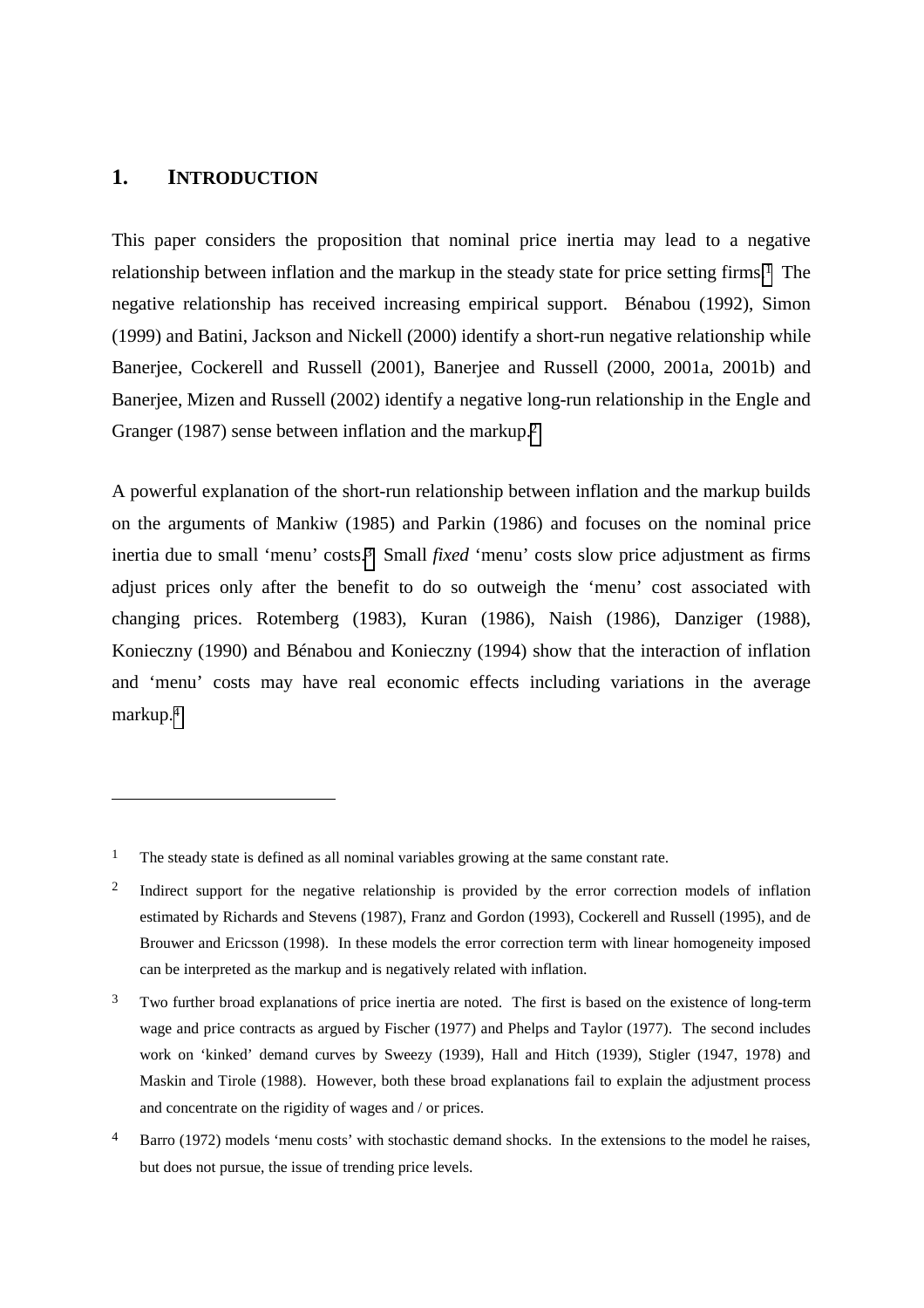The 'menu' cost approach raises two important issues. First, it is unlikely that 'menu' cost models can explain a steady state relationship between inflation and the markup. These models assume that a fixed proportion of firms change their prices in each period. While this assumption is plausible for a given rate of steady state inflation it is likely to be unsustainable when the rate of steady state inflation changes. That is, higher steady state inflation would lead to a higher proportion of firms changing prices in each period as the cost of not adjusting prices with higher inflation increases substantially.<sup>5</sup> Furthermore, as argued by Batini, Jackson and Nickell (2000), the cost of adjusting prices is more likely to be a function of the deviation of price changes from the general (or steady state) rate of inflation rather than a function of the absolute change in prices. Consequently the relationship between inflation and the average markup generated by the 'menu' cost models is around given steady state values of inflation and the markup.

A more interesting issue is the nature of the 'menu' costs themselves. The focus in the literature following Mankiw (1985) and Parkin (1986) has been the actual real cost of price adjustment as characterised by the cost of the printing menus and price lists. A potentially far larger cost is the expected cost of failing to coordinate price changes between firms.<sup>6</sup> The cost of poor price coordination may be due to the loss of customers or 'price wars' and may lead to the failure of the firm in extreme cases. This characterisation of 'menu' costs suggests that they may be flexible rather than fixed and depend in part on the rate of inflation if coordination failure is a function of inflation. Furthermore, expected 'menu' costs may persist in the steady state if the fear of coordination failure persists.

The explanation of the negative relationship between inflation and the markup offered in this paper focuses on the nominal price inertia that results from the problems that firms face when coordinating price changes in a stable inflationary environment. In contrast with the fixed actual 'menu' cost literature, this paper may be interpreted as a flexible 'menu' cost model where 'menu' costs increase with the rate of inflation.

<sup>5</sup> See Sims (1988), Ball, Makiw and Romer (1988) and Dotsey, King and Wolman (1999).

<sup>6</sup> A number of authors highlight the difficulty for firms to coordinate price changes. For example, see Ball and Romer (1991), Eckstein and Fromm (1968), Blinder (1990), and Chatterjee and Cooper (1989).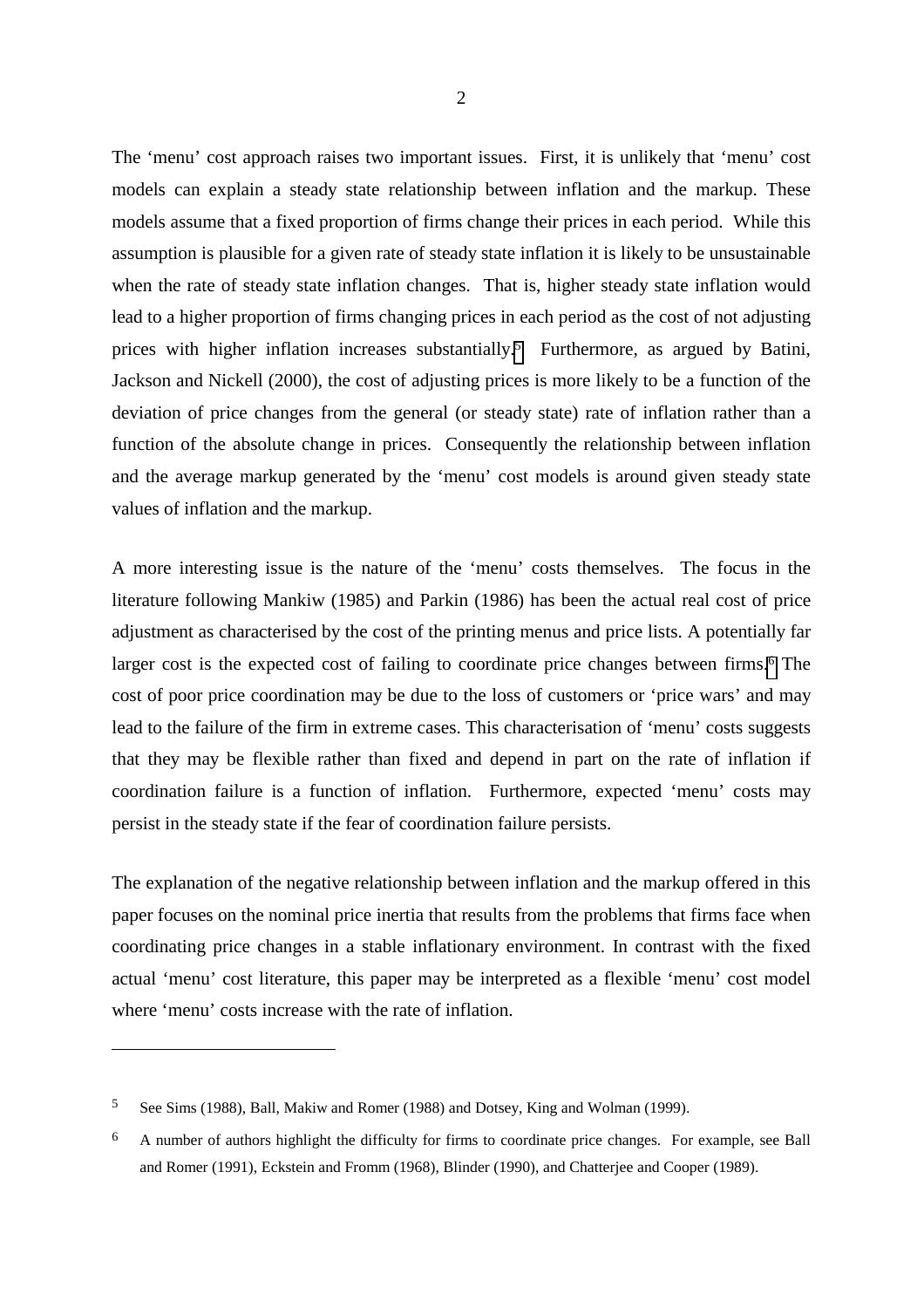The model investigates the steady state relationship between the markup and inflation by considering the *routine* price setting behaviour of non-colluding firms in an uncertain inflationary environment. Firms on experiencing an increase in costs in an inflationary environment are aware that their competitors are experiencing similar increases in costs. The problem for the firm posed in this paper is to coordinate price increases with their competitors without colluding and thereby avoid the cost of poor price coordination.

Disequilibrium from the profit maximising markup imposes two forms of costs on the firm. First there is the lost profits when in disequilibrium. Second there is the expected cost of poor price coordination between firms as prices adjust back to the profit maximising markup. It is argued that firms in an uncertain economic environment will choose the speed that they adjust back to the profit maximising markup that minimises the expected loss while in disequilibrium. The expected loss is the sum of the lost profits in disequilibrium and the expected cost of coordination failure.

The speed of price adjustment impacts on the expected loss in two ways. The faster the speed of adjustment back to the profit maximising markup, the lower the adjustment cost in terms of lost profits. However, the faster the speed of adjustment the more likely the coordination failure between firms as they adjust prices. Therefore, a firm that is optimally choosing the speed of adjustment will increase the speed of adjustment until the marginal benefit to the firm in terms of lower adjustment costs just balances the marginal cost due to the increase in the expected cost of coordination failure. As might be expected, it is found that the speed of adjustment increases with the size of the disequilibrium from the desired price and falls with the cost of coordination failure. An important result is that unless the probability of coordination failure is insensitive to the speed of price adjustment then firms will adopt a 'gradualist' approach to price adjustment when in disequilibrium.<sup>7</sup> Consequently,

<sup>&</sup>lt;sup>7</sup> The assumption that underpins the 'gradualist' price adjustment is similar to the assumption of speeddependent adjustment costs in the investment literature following Eisner and Strotz (1963) that leads to partial, or 'gradualist', adjustment behaviour by firms. However, note that in our paper the adjustment costs are the expected costs of adjustment.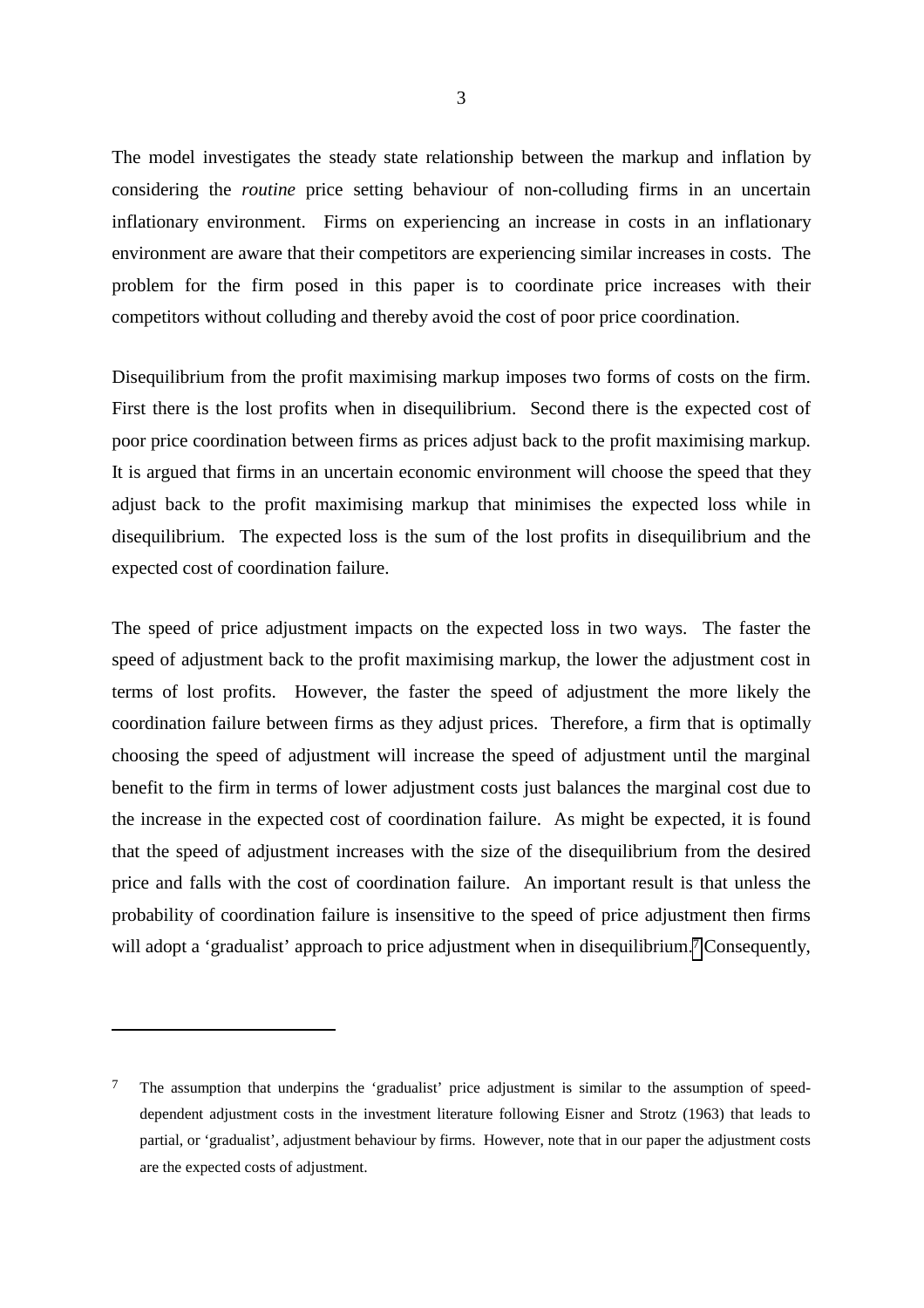the model displays nominal price inertia without the traditional 'menu' costs in the Mankiw and Parkin sense.

A 'two stage' modelling strategy is pursued in the next section. First, the source of the nominal price inertia is considered by analysing the firm's pricing decision following a single shock to the markup. In the second stage the firm's pricing behaviour in response to repeated shocks to the markup is analysed to investigate the steady state relationship between inflation and the markup. The repeated shocks are due to the firm operating in an inflationary environment. This 'two stage' modelling strategy simplifies the analysis allowing the paper to focus first on the source of the nominal price inertia before looking at the interaction of inflation and the price inertia.

The model predicts that higher steady state inflation leads to a lower markup unless the expected cost of coordination failure is insensitive to the speed of price adjustment. Higher inflation increases the cost of adjustment in terms of lost profits during disequilibrium and the firm responds by increasing the speed of price adjustment. However, while the increase in the speed of adjustment reduces the loss in profits it simultaneously increases the probability of coordination failure. Consequently the speed of adjustment does not increase by enough to maintain the level of the markup and the markup falls in the new steady state. The lower markup with higher inflation can be interpreted as the higher cost to firms of overcoming the missing information that may cause the failure to coordinate price changes.8

Before we turn to the model, we discuss an issue concerning methodology. There are two broad approaches to modelling the price setting behaviour of firms. The first assumes profit maximising firms, suitably differentiable production functions and the standard maximising solutions are sought. Given the nature of the problem examined here this approach is problematic as firms are in disequilibrium from the profit maximising markup while adjusting prices. Furthermore, if the firm's production function is not suitably differentiable due to joint products of production then marginal costs may be undefined instead of simply

<sup>&</sup>lt;sup>8</sup> The increased expected cost of coordination failure with higher inflation is in a sense equivalent to an increase in 'menu costs' associated with adjusting prices.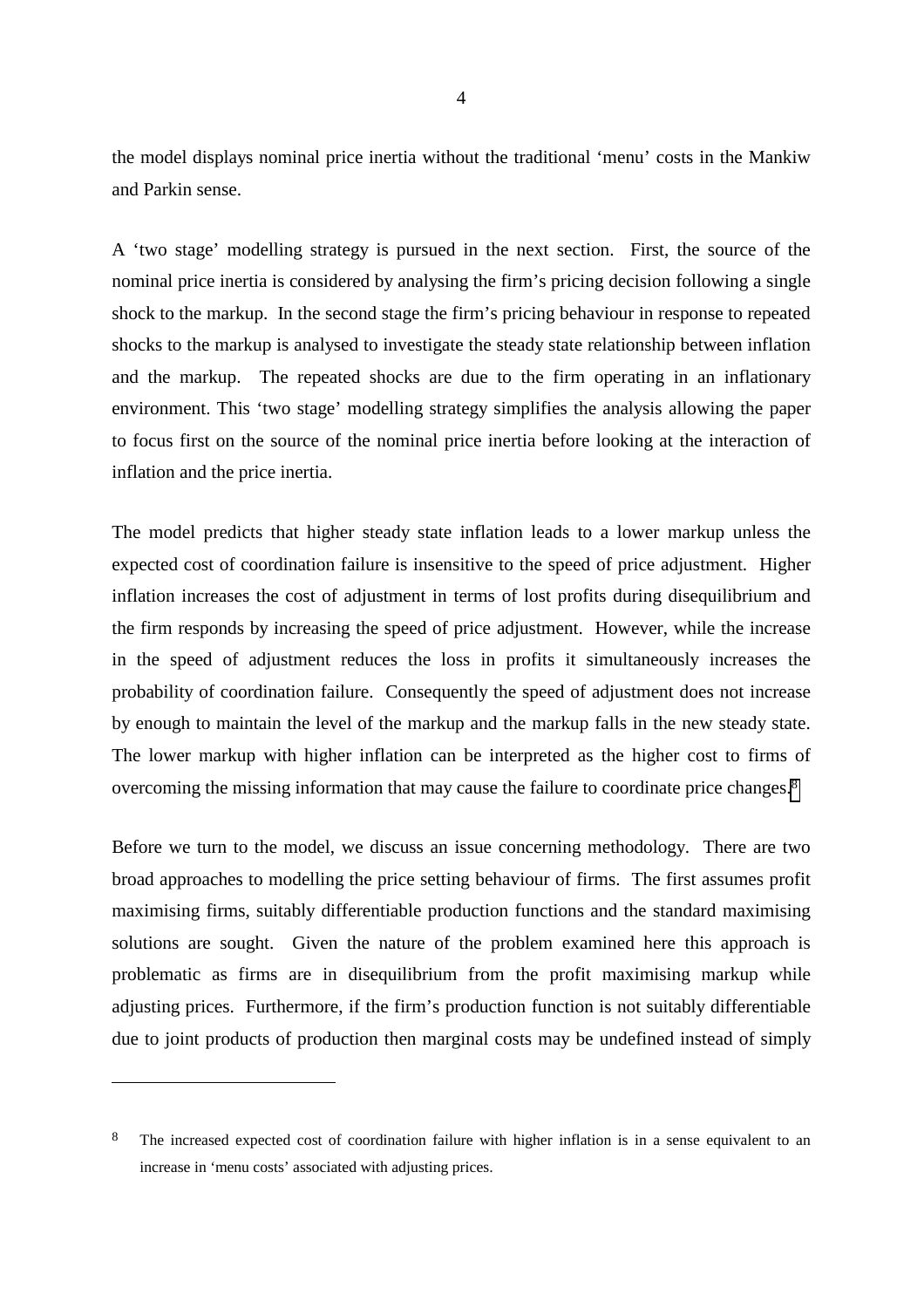<span id="page-8-0"></span>being unknown. Consequently, firms may not set prices as a markup on marginal costs.<sup>9</sup> An alternative approach is to model the behaviour of firms directly. The predictions of the model can then be compared with the empirical evidence. The alternative approach is that followed here.

## **2. AN OPTIMISING MODEL OF PRICE ADJUSTMENT**

This section sets out a model of how non-colluding price setting firm's routinely adjust prices when in disequilibrium from their desired profit maximising markup and when information concerning how to coordinate price changes is missing.10 Firms operate in an inflationary environment where aggregate inflation is determined by the monetary authorities. Firms are not undertaking short-run strategic pricing policies and concern themselves only with the problem of coordinating changes in their prices when in disequilibrium.11 The form of price coordination failure examined here is a non-synchronous change in prices between competing firms leading to unintended changes in the relative price of output between competitors.

Focussing on the routine price adjustment of firms allows a number of simplifying assumptions that make what is a complicated analysis tractable. The routine adjustment implies that shocks to the markup and real wage are not large enough to alter real decisions of the firm concerning the levels of output and employment as well as the level of investment and the capital stock. Consequently we can make the following simplifying assumptions.

<sup>&</sup>lt;sup>9</sup> There may be joint outputs of labour and non-labour inputs. For example, the joint products of a cow may be steak and hides. While there may be a set of profit maximising prices of the joint products there is no unique set of marginal costs. Consequently, firms cannot rely on marginal costs to set the profit maximising prices even though profit maximising prices exist. For the economics of joint products see Marshall (1920, 1927), Baumol (1976, 1977), Panzar and Willig (1977) and Willig (1979).

<sup>10</sup> Aspects of the model are considered in more detail in the mathematical appendix.

<sup>11</sup> While the short-run strategic pricing behaviour is ignored the threat of strategic behaviour remains in the steady state.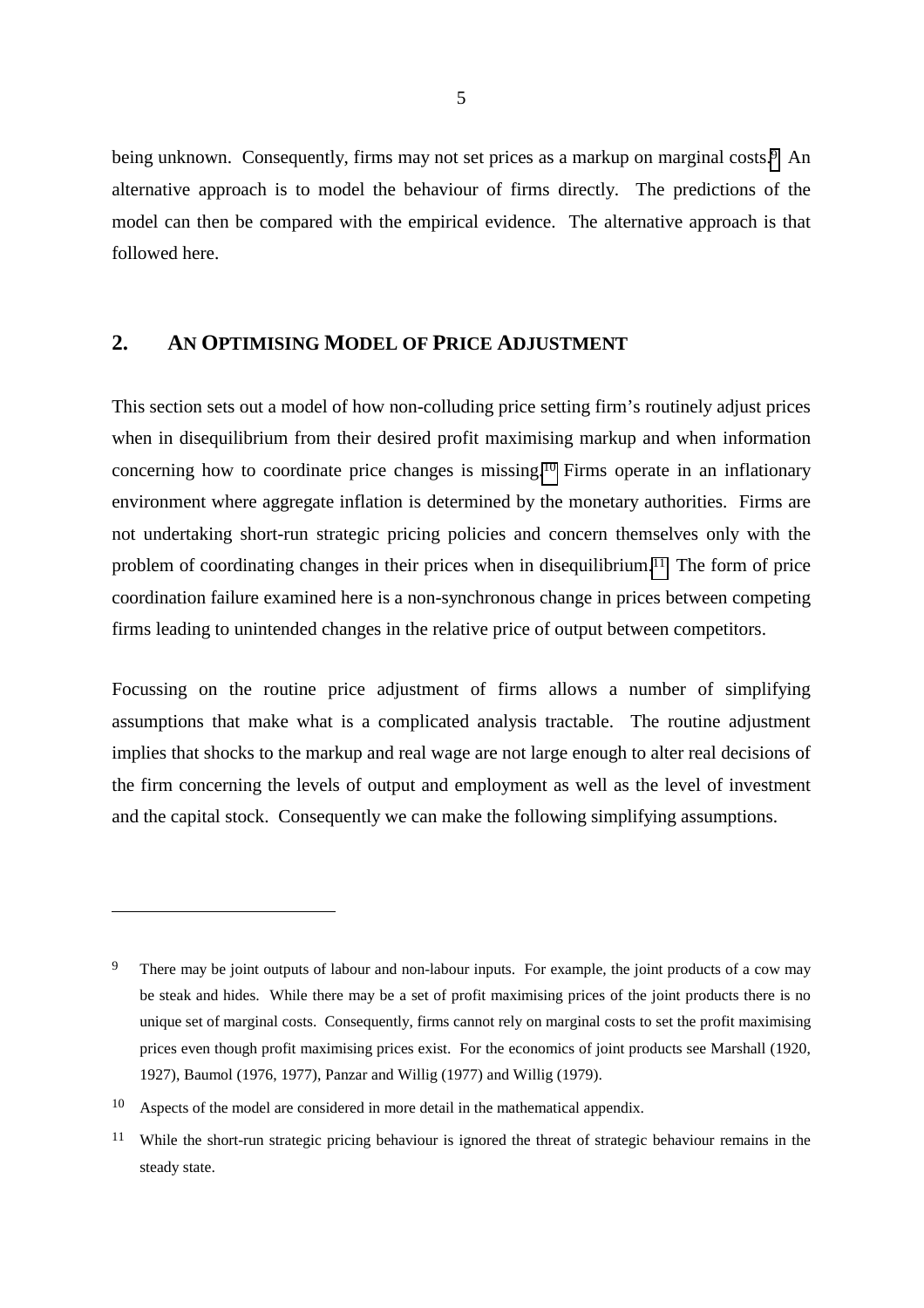First, we assume an exogenous market structure and technology with no entry or exit of firms. The implications that follow from relaxing this assumption are considered in Section 4. Second, it is assumed that over the range of output associated with disequilibrium the firm experiences constant returns to scale. Third, the model is symmetrical in the sense that all firms are acting identically and with the same concerns for coordinating price changes. However, the symmetry does not imply that firms may assume that all other firms will behave identically to themselves and thereby solve the price coordination problem.

The firm holds a desired profit maximising markup of price on costs,  $\pi^*$ , and the disequilibrium is due to an *industry wide* exogenous increase in costs or an exogenous increase in the profit maximising price.12 Characterising the shock to the markup in this way implies that when in disequilibrium the firm's markup is less than the desired markup. The model does not explain how the firm responds to *firm specific* cost increases although some indication of the firm's behaviour could be drawn from the model. Productivity is assumed constant and indexed to 1.

The firm's expected real loss in disequilibrium is the lost profits during the adjustment back to the desired markup which we refer to as the adjustment cost, *A* , and the loss to the firm in the event of failing to coordinate price changes, *B* .13 The firm's expected loss function,  $E(L)$ , when in disequilibrium is written:

$$
E(L) = A + \gamma B \tag{1}
$$

where  $\gamma$  denotes the firm's subjective probability of coordination failure. The loss function is additive as the adjustment cost is incurred irrespective of whether coordination failure occurs.

<sup>&</sup>lt;sup>12</sup> Alternatively, the analysis may be conducted in terms of the desired optimum markup if the profit maximising markup is not known.

<sup>13</sup> Including 'menu costs' in the cost of adjustment complicates the exposition and does not affect the results of the model in an economic sense.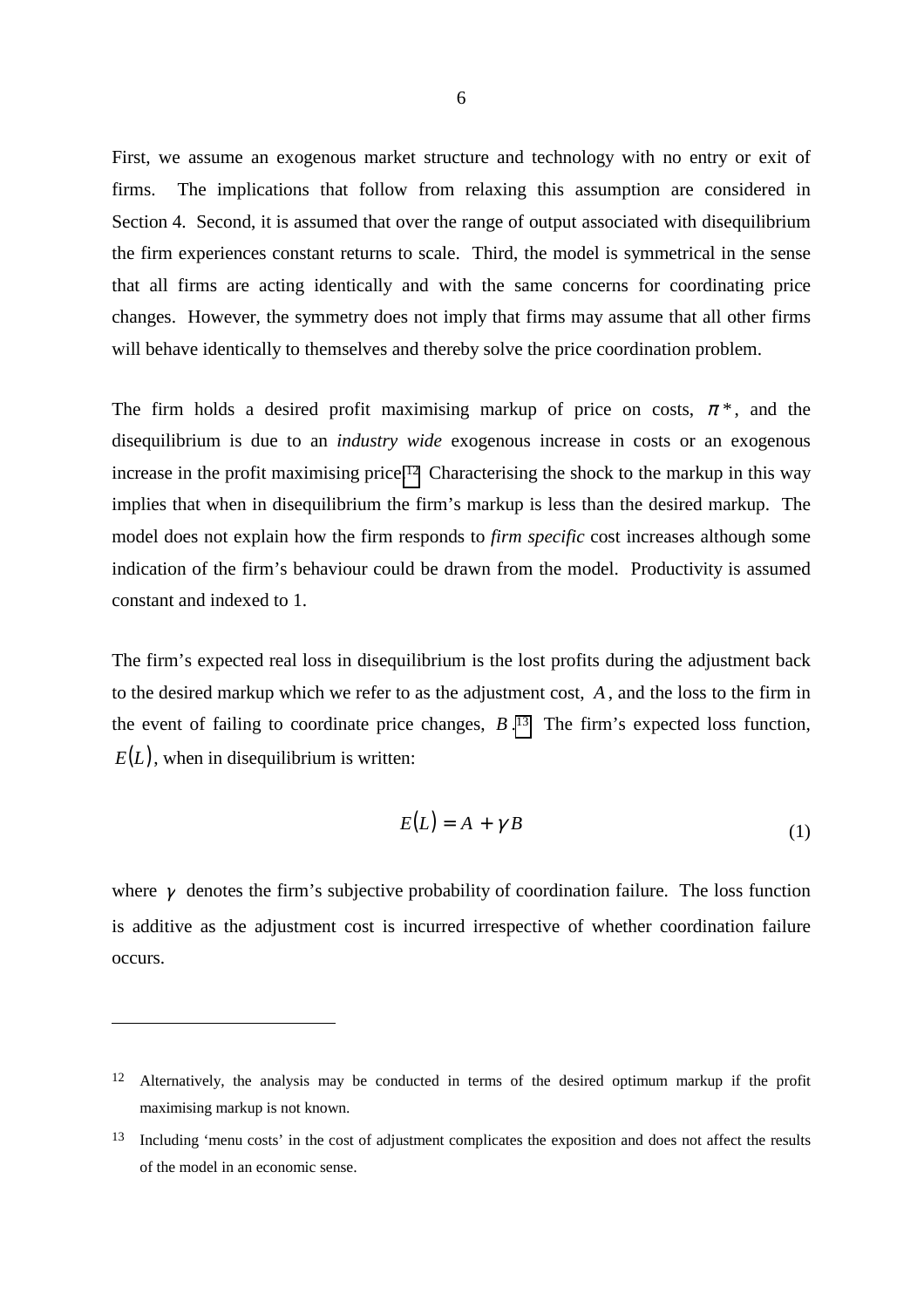Given constant returns to scale and assuming labour is the only cost of production and an exogenous wage rate, *W* , we can represent the firm's lost profits in real terms during the adjustment as:

$$
A = \int_{0}^{\infty} \pi \sqrt[k]{\frac{W L^*}{P_A}} - \pi_t \left(\frac{W L_t}{P_A}\right) dt
$$
 (2)

where  $P_A$  is the aggregate price level,  $L^*$  is the desired level of employment and  $\pi_t$  and  $L_t$ are the actual markup and labour employed at time *t* respectively. Equation (2) assumes there is no uncertainty concerning the future price of the firm's output as the firm is setting prices.

As mentioned above, this model concerns itself with the routine adjustment of prices in an inflationary environment and that the labour employed is independent of the exogenous increase in wages and, more importantly, the adjustment process while in disequilibrium. This may be due to hiring and firing costs and so firms do not adjust employment levels in response to what they perceive is a 'transitory' change in the markup and real wage when in disequilibrium.<sup>14</sup> Consequently, we replace the employment level,  $L<sub>t</sub>$ , with the firm's desired or profit maximising value, *L*\* , and we can write (2) in the following form:

$$
A = \int_{0}^{\infty} (\pi^* - \pi_t) C^* dt
$$
 (3)

where  $C^* = WL^*/P_A$ . For simplicity, assume that the markup follows a mean reversion process:

$$
d\pi_t = \eta \left( \pi^* - \pi_t \right) \pi_t \ dt \tag{4}
$$

<sup>&</sup>lt;sup>14</sup> Recent studies show that hiring and firing costs may reduce employment fluctuations over the business cycle. For example see Bertola (1990, 1992), Bentolila and Bertola (1990), Booth (1995), Emerson (1988) and Nickel (1978, 1986).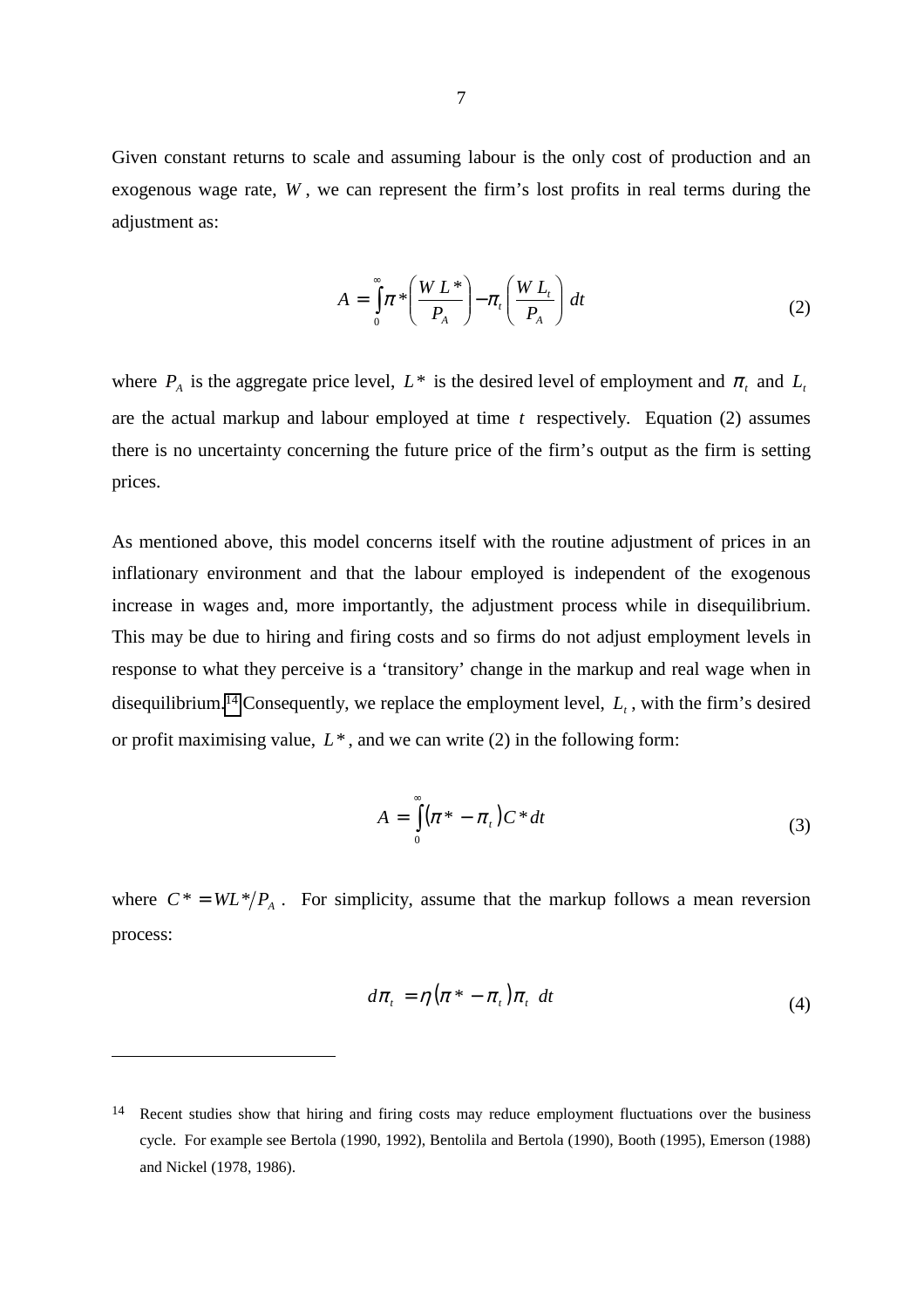where  $\eta$  is a positive parameter and represents the speed of adjustment back to the desired level of the markup and note that in an inflationary environment that  $\pi^* \geq \pi$ . Note also that  $\eta(\pi^* - \pi_t)$  represents the percentage change in the markup as firms adjust prices.

In the 'real world', firms adjust prices in discrete intervals and decide on the frequency and size of the real change in prices. Therefore, we cannot simply measure the speed of adjustment in response to a cost shock in the 'real world' by either the frequency of price changes or the size of the change in price alone. Instead, the adjustment speed should be measured in terms of the loss in real profits during the disequilibrium. The faster the firm adjusts prices, the lower the loss in real profits irrespective of whether the faster adjustment is due to more frequent or larger price changes. The speed of adjustment parameter,  $\eta$ , in this model conforms to this conceptualisation of adjustment speed based on the loss in real profits. A higher value of  $\eta$  represents a faster speed of adjustment and results in a lower loss in real profits in disequilibrium.

Denoting the initial value of the markup,  $\pi_0$ , then the markup at time t is:

$$
\pi_t = \frac{\pi^*}{1 + \left(\frac{\pi^*}{\pi_0} - 1\right) e^{-\pi^* \eta t}}
$$
\n
$$
(5)
$$

and the adjustment cost,  $A$ , can be written from (3), (4) and (5) as follows:<sup>15</sup>

 $\overline{a}$ 

$$
A = \frac{\ln\left(\pi * / \pi_0\right)C^*}{\eta}.
$$
\n<sup>(6)</sup>

15 If we include a fixed 'menu' cost in the Mankiw and Parkin tradition this would alter the form of (6) slightly. Assuming that total menu costs in (3) can be represented by  $\phi M_c/\eta$ , where  $\phi$  is a parameter and  $M_c$  denotes menu cost then total menu costs decline with a higher adjustment speed. In this case (6) is:  $A = (\ln (\pi * / \pi_0) C^* + M_C \varphi) / \eta$ . Therefore the impact of fixed 'menu costs' on the model is similar to that of  $C^*$  and for our purposes can be ignored.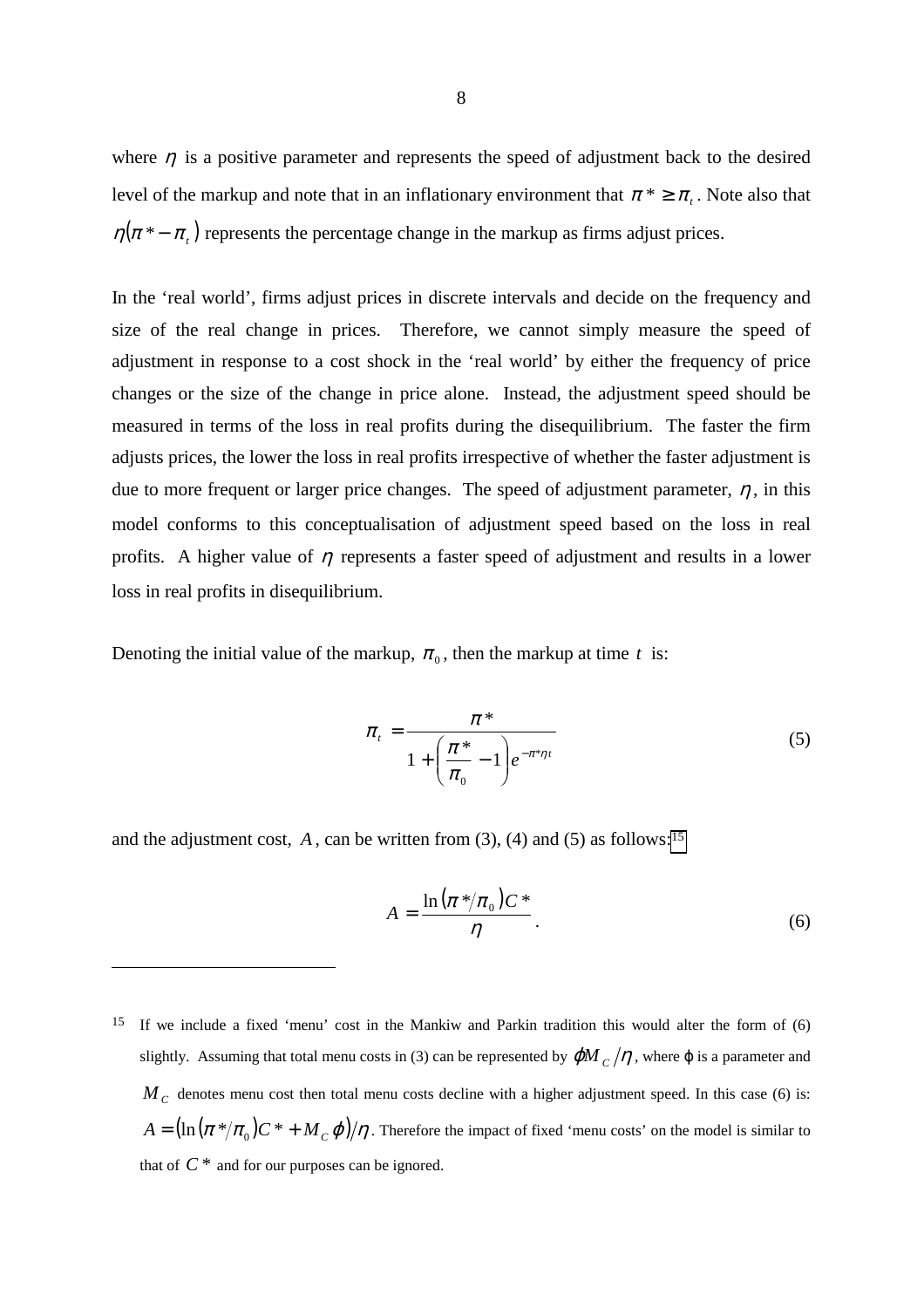Therefore, the adjustment cost depends on the speed of adjustment,  $\eta$ , and the percentage deviation of the markup from the desired markup,  $\ln \left( \pi * \right) / \pi_{0}$ , scaled by the real costs of production, *C* \* .

Turning now to the expected real cost of coordination failure, γ *B* . Coordination failure may occur in many ways and with various degrees of severity. The failure may lead to bankruptcy in severe cases or just lost customers and profits. For simplicity we assume that the cost of coordination failure can be represented by the constant *B* although we recognise that the term 'coordination failure' is an amalgam of a range of failures that may affect the firm's profits. It is also recognised that *B* may be a function of the speed of adjustment and the markup in a more complicated model.

Now suppose the probability of coordination failure increases with the speed of price adjustment due to firms trading in a customer market where frequent large changes in prices dislodge customers.16 Alternatively, firms may believe that the larger the change in their prices (and therefore the faster the speed of price adjustment) the more obvious their price adjustment is to competitors in a given inflationary environment. Consequently, the faster the speed of price adjustment the greater the (subjective) probability of coordination failure because firms believe competitors are more likely to make strategic price changes when their own pricing behaviour is both more obvious and larger in real terms.

With no significant loss of generality, we can assume the following function for the probability of coordination failure, γ :

$$
\gamma = \left(1 - \frac{1}{1 + (\alpha_0 - \alpha_1 \hat{y})\eta}\right), \quad (\alpha_0 - \alpha_1 \hat{y}) > 0 \tag{7}
$$

<sup>16</sup> For the best conceptual outline of customer markets see Okun (1981). Alternatively, see McDonald and Spindler (1987), Bils (1989) and McDonald (1990).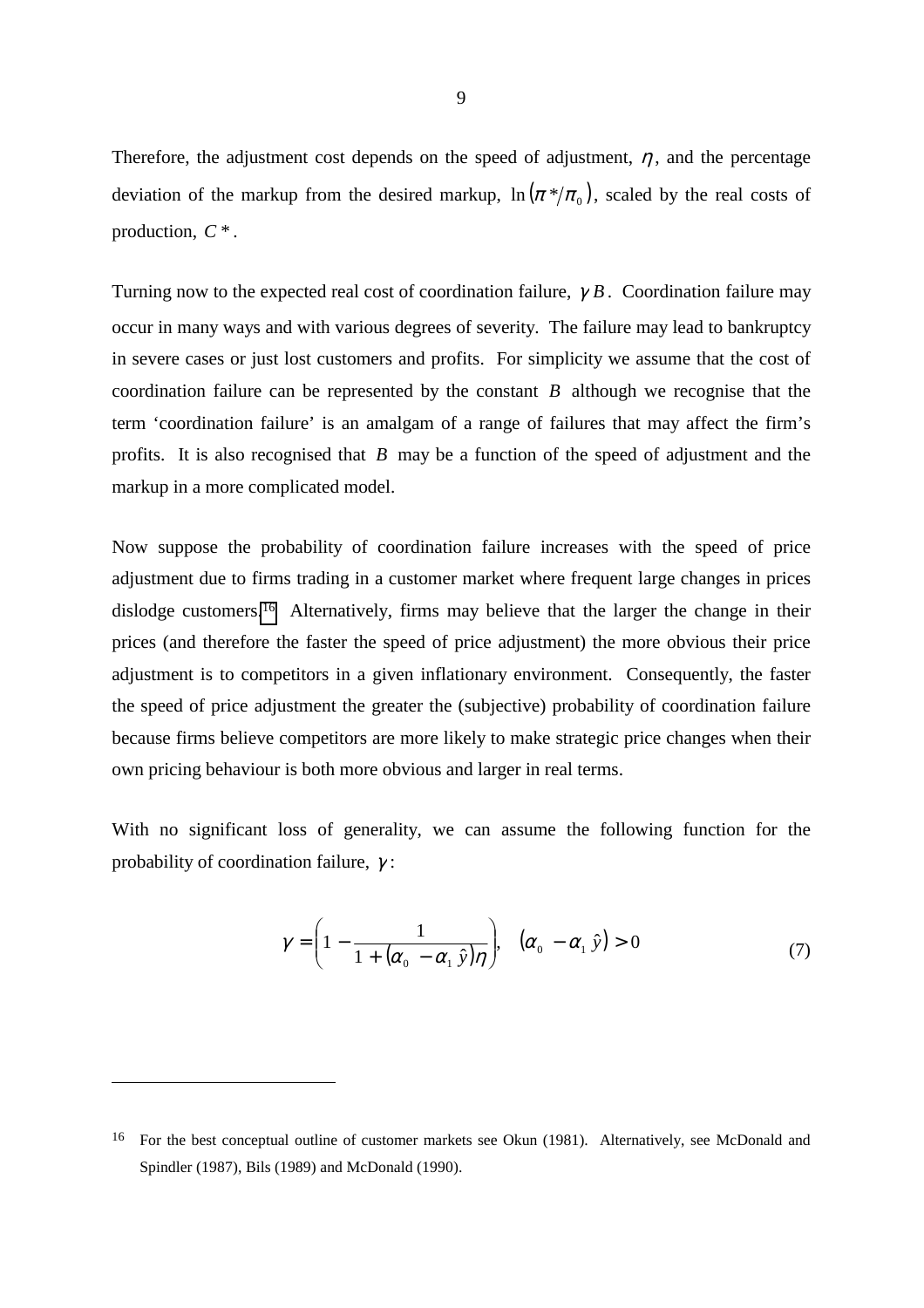<span id="page-13-0"></span>where  $\alpha_0$  and  $\alpha_1$  are positive parameters. <sup>17</sup> The firm's trading conditions are represented by  $\hat{y}$  and indexed such that  $\hat{y} = 0$  in the steady state and a positive value for  $\hat{y}$  indicates that trading conditions are better than in the steady state. The parameter  $\alpha_0$  represents the sensitivity of the probability of coordination failure to the speed of adjustment for given trading conditions. The parameter is assumed to increase with competition of the form that leads to greater uncertainty concerning price coordination. However, trading conditions also influence the probability of coordination failure and this is represented by the parameter  $\alpha_1$ .

Therefore, the firm's expected loss  $E(L)$  when in disequilibrium from its desired markup is obtained by combining  $(1)$ ,  $(6)$  and  $(7)$  to give:

$$
E(L) = \frac{\ln(\pi * / \pi_0)C^*}{\eta} + \left(1 - \frac{1}{1 + (\alpha_0 - \alpha_1 \hat{y})\eta}\right)B.
$$
 (8)

The conundrum that faces the firm when adjusting prices in disequilibrium is revealed by (8). A higher speed of adjustment reduces the adjustment cost in terms of lost profits and  $\ln (\pi * / \pi_0) C * / \eta$  is reduced. However, a higher speed of adjustment simultaneously increases the probability of coordination failure and the expected cost of coordination failure for given trading conditions,  $\left(1 - \frac{1}{1 + (\alpha_0 - \alpha_1 \hat{y})\eta}\right)B$ - $\backslash$  $\overline{\phantom{a}}$ l ſ  $-\frac{1}{1+(\alpha_0-\alpha_1\,\hat{y})\eta}$  $1 - \frac{1}{1}$ 0  $u_1$ , increases. By increasing the speed of adjustment the firm incurs costs and benefits in terms of their expected profits. Therefore,

an optimum speed of adjustment may exist that minimises the expected loss in disequilibrium.

#### **2.1 A Single Shock to the Markup and the Optimum Speed of Price Adjustment**

We now wish to use the model to consider the firm's response to a single shock to the markup. The firm chooses the optimum speed of adjustment back to the desired markup by

<sup>&</sup>lt;sup>17</sup> As  $0 \le \gamma \le 1$ , (7) satisfies the boundary conditions for a probability function.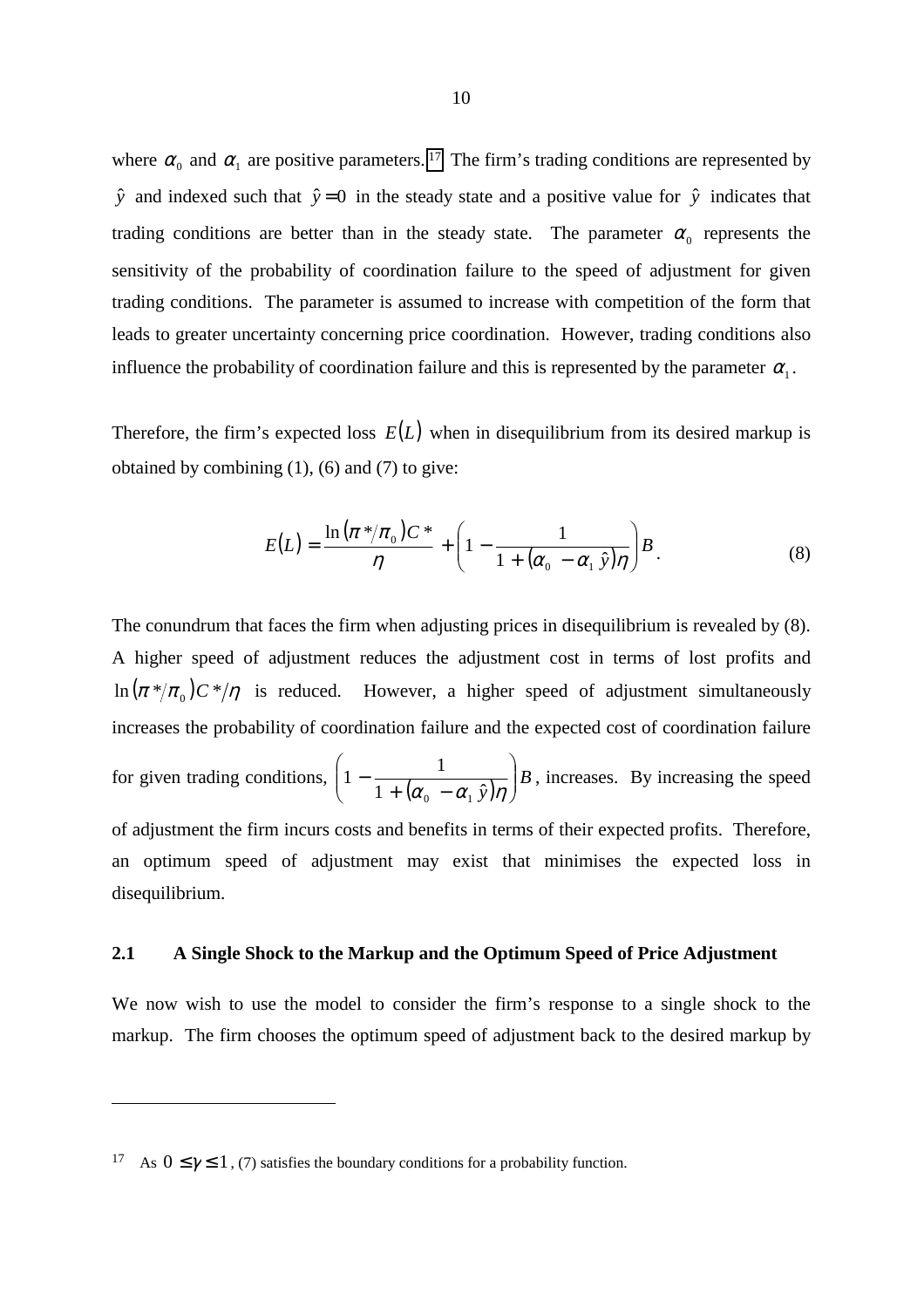selecting the speed of adjustment,  $\eta$ , that minimises the expected loss during the adjustment. Formally, this is achieved when  $dE(L)/d\eta = 0$ . From (8):

$$
\frac{dE(L)}{d\eta} = -\frac{\ln(\pi * / \pi_0)C^*}{\eta^2} + \frac{(\alpha_0 - \alpha_1 \hat{y})B}{(1 + (\alpha_0 - \alpha_1 \hat{y})\eta)^2}.
$$
\n(9)

Thus if  $\eta = \hat{\eta}$  when  $dE(L)/d\eta = 0$  then (9) gives the result:

 $\overline{a}$ 

$$
\hat{\eta} = \frac{1}{\sqrt{\frac{(\alpha_0 - \alpha_1 \hat{y})B}{\ln(\pi^* / \pi_0)C^*} - (\alpha_0 - \alpha_1 \hat{y})}} \quad \text{if } (\alpha_0 - \alpha_1 \hat{y}) < \frac{B}{\ln(\pi^* / \pi_0)C^*}
$$
(10)

Equation (10) indicates that the optimum speed of adjustment for the markup increases with the percentage deviation in the markup from its desired level,  $\ln\left(\pi\,\mathrm{\ast}/\pi_{_0}\right)$ , and decreases with the cost of coordination failure, *B* . Assuming the cost of coordination failure is large and given the deviation from the desired markup small, we may assume that the satisfying condition is met.18

If the probability of coordination failure is independent of the adjustment speed then  $\alpha_0 - \alpha_1 \hat{y} = 0$  and thus  $\hat{\eta} = \infty$ . In this case the speed of adjustment has no impact on the cost of coordination failure and the firm minimises the expected loss by instantly adjusting back to the desired markup. However, in the more general case when  $\alpha_0 - \alpha_1 \hat{y} > 0$ , then the greater the sensitivity of the probability of coordination failure to the speed of adjustment  $\eta$ , the slower the optimum speed of adjustment,  $\hat{\eta}$ . Therefore, firms that believe the probability of coordination failure is highly sensitive to the speed of adjustment will act more cautiously and adjust prices slowly leading to greater nominal price inertia.

<sup>&</sup>lt;sup>18</sup> If *B* is small or if  $\ln(\pi * / \pi_0)$  is large and the satisfying condition is not met then there is no minimum of the expected loss function. In this case the firm will instantly increase the markup until  $\ln(\pi*/\pi_{_0})$  is small enough so the satisfying condition is met and the firm adjusts prices along the optimum path back to the profit maximising markup.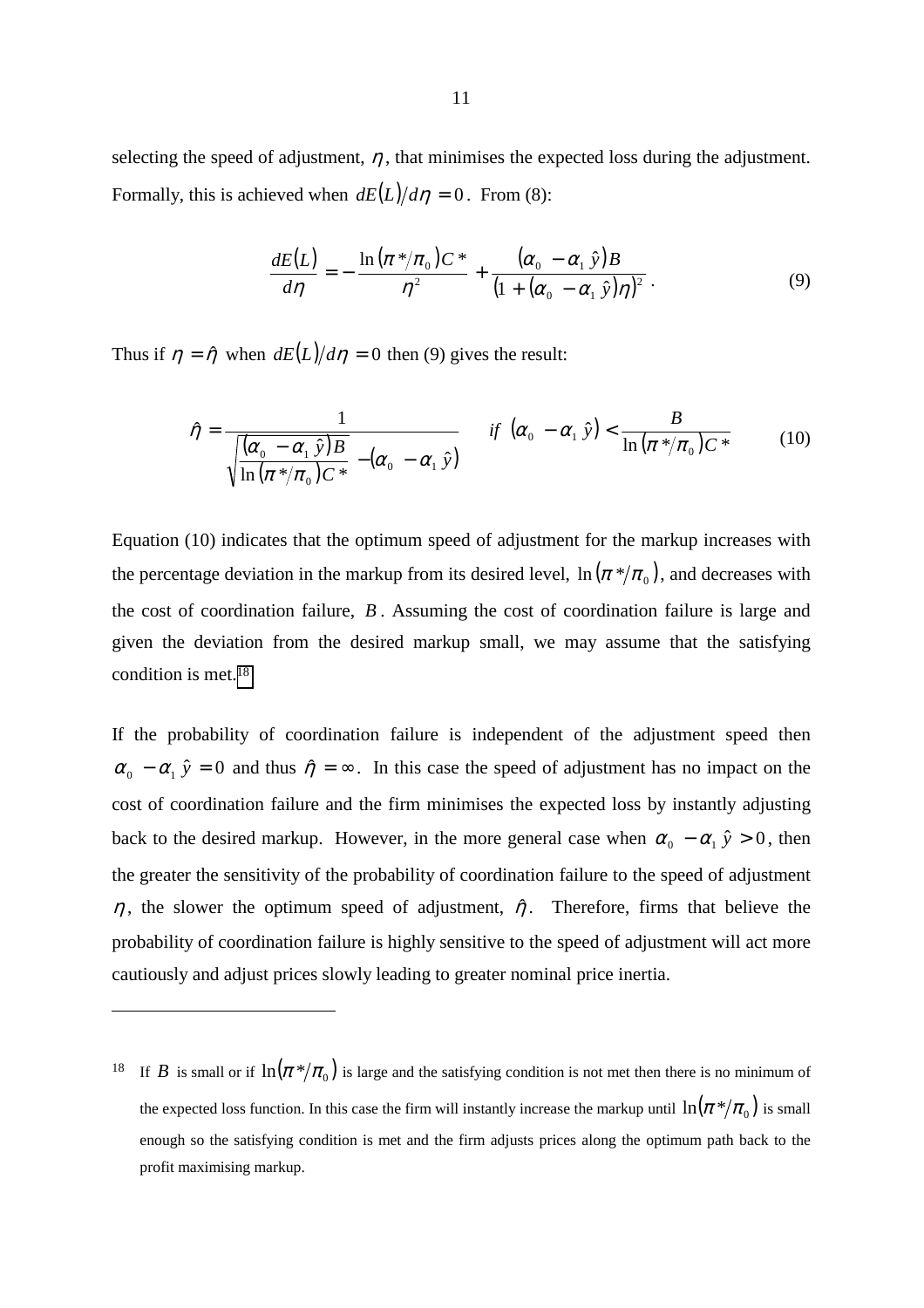<span id="page-15-0"></span>We can conclude, therefore, that unless the probability of coordination failure is unaffected by the speed of adjustment then the firm will follow a 'gradualist' approach to adjusting prices when in disequilibrium and not adjust instantaneously back to the desired markup.19

### **2.2 Inflation and the Markup in the Steady State**

 $\overline{a}$ 

In section 2.1 we modelled the pricing behaviour of the firm in response to a single shock to the markup and found that concern for the failure to coordinate price changes leads to nominal price inertia. In this section we wish to extend the model to investigate the impact of this form of nominal price inertia on the firm's markup in an inflationary environment.

Assume that the firm is operating in an inflationary environment where the monetary authorities determine aggregate steady state inflation,  $\overline{\Delta p}$ , and that costs increase in line with steady state inflation.20 In an inflationary environment the firm is repeatedly shocked away from its desired markup by exogenous increases in costs.

Conceptually, the firm might respond to an increase in costs in two ways. The first we term the immediate response. On experiencing the increase in costs, the firm increases prices immediately by some amount without concern for coordinating price changes with competitors. The immediate response is that associated with the satisfying condition of equation (10) not being met due to a large deviation in the markup from the profit maximisng markup (see footnote 16).

Following the immediate response, the markup may have fallen or, if the cost increase is fully passed through into higher prices, the markup will remain unchanged. If the markup falls below the profit maximising level then the firm's second response is to choose the optimum

<sup>&</sup>lt;sup>19</sup> If the speed of adjustment has no impact on the expected cost of coordination failure then the cost of coordination failure is a 'fixed cost' and the firm minimises the loss in disequilibrium by adjusting instantaneously back to the desired markup.

<sup>&</sup>lt;sup>20</sup> The bar over a variable denotes its steady state value and  $\Delta$  indicates the instantaneous percentage change. In this case  $\Delta p = (1/p_1)(dp_1/dt)$ .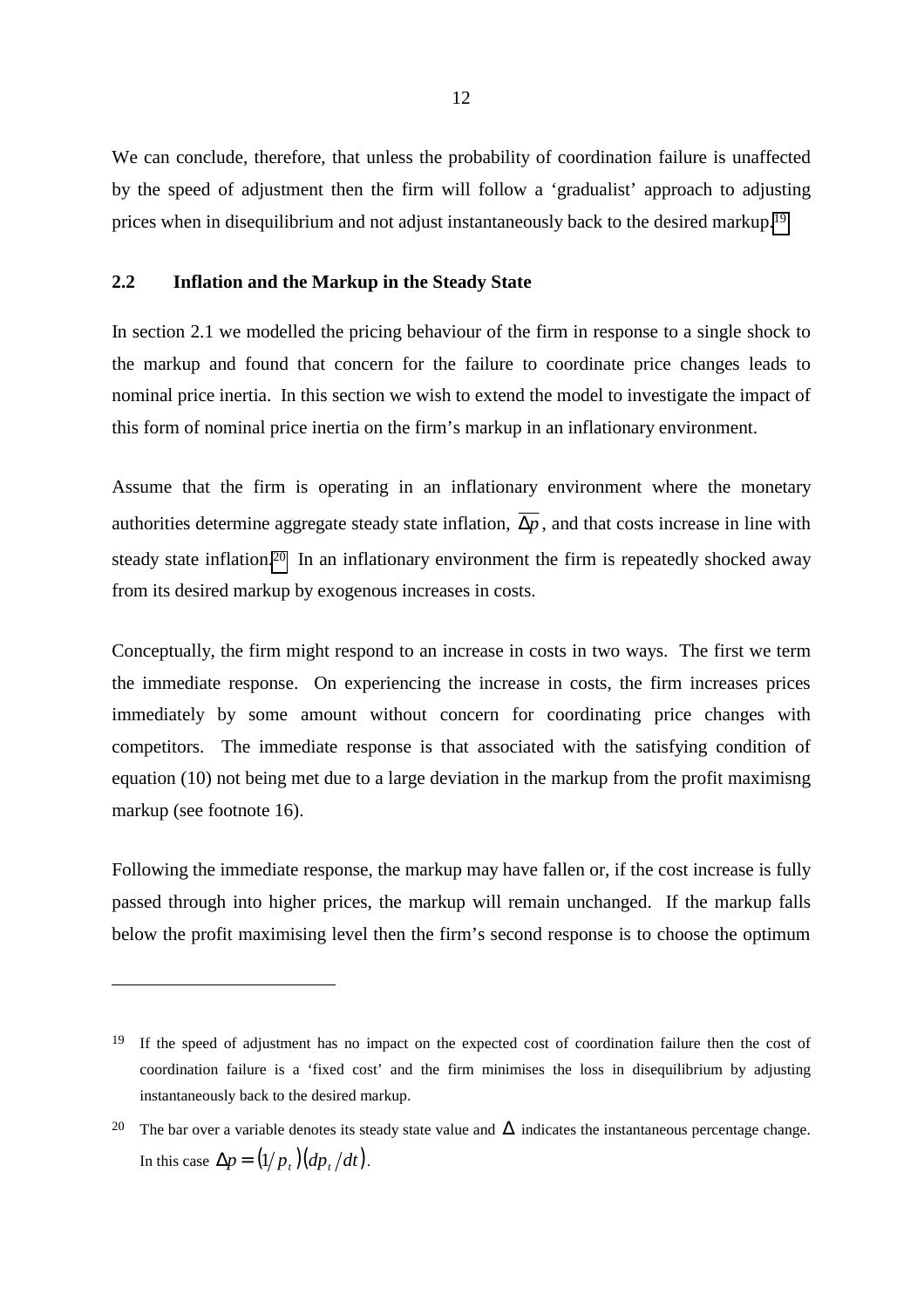speed of adjustment so as to minimise the expected loss in disequilibrium. The second response is that modelled in this paper and referred to as the disequilibrium response.

We can represent the impact of the immediate response on the markup in time *t* following an increase in costs as:

$$
d\pi_t = \Delta u c \left(\psi - \pi_t\right) \pi_t \ dt \tag{11}
$$

where  $\Delta u_c$  is the percentage change in unit costs and  $\psi$  is a positive parameter and denoted the cost coefficient and  $-1 \leq \psi - \pi_t \leq 0$ .<sup>21</sup>

Two extreme values of  $\psi$  are relevant. If  $\psi = \pi_t$  then the immediate response to an increase in costs is that prices are fully adjusted and the markup is unchanged. In this case, the markup is unaffected by an increase in costs even in the short-run and the disequilibrium response modelled here is not relevant. Alternatively, a rational firm would not *routinely* lower prices in response to an increase in unit costs and so the fall in the markup cannot be greater than the increase in costs as this implies that the price in the preceding period was not chosen 'optimally'. Therefore,  $\psi - \pi_t \ge -1$  and  $\psi \ge \pi_t - 1$ .<sup>22</sup> Given that an increase in costs is usually associated with a fall in the markup in the short-run, it is likely that  $\psi < \pi$ , and the markup falls with an increase in costs.

In the steady state, costs increase in line with inflation and we can write (11) as:

<sup>&</sup>lt;sup>21</sup> A more complicated model would incorporate the impact of trading conditions on the cost coefficient. For example, the cost coefficient may increase with trading conditions such that:  $\psi = \psi_0 + \psi_1 \hat{y}$ . However, in the steady state  $\hat{y} = 0$  and the more complicated model collapses to (11).

<sup>22</sup> Another value of the cost coefficient that is of interest is when  $\psi = \pi_t - 1 + 1/\pi_t$  and  $\psi - \pi_t = 1/\pi_t - 1$  in (11). In this case the firm increases prices to maintain nominal profits and consequently the markup falls. This is similar to the 'nominal cost hypothesis' in Russell (1998).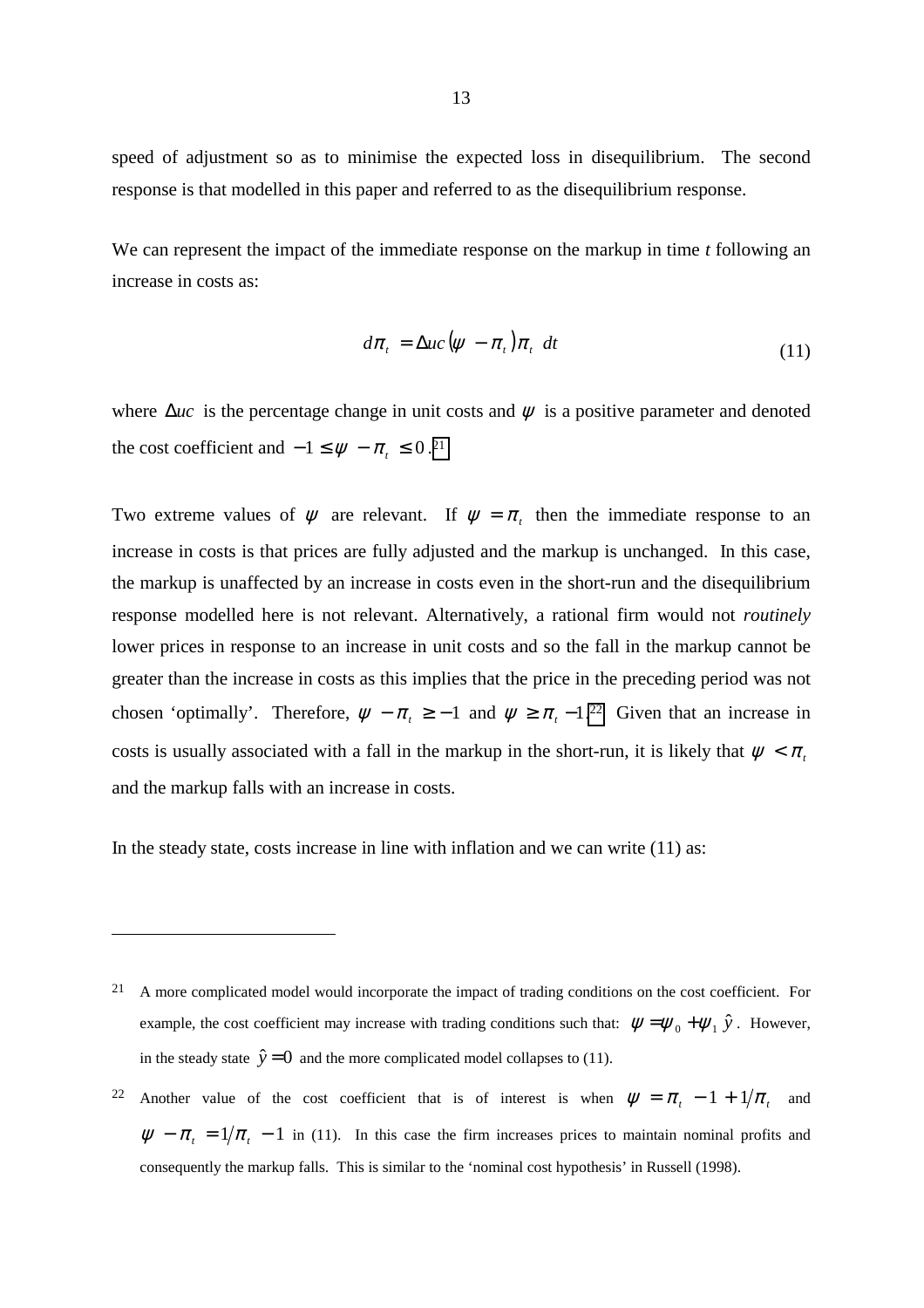$$
d\pi_t = \overline{\Delta p} \left( \psi - \pi_t \right) \pi_t \ dt \tag{12}
$$

Assuming steady state trading conditions where  $\hat{y} = 0$  and that firms are choosing the optimum adjustment speed,  $\hat{\eta}$ , then combining (4) and (12), the steady state markup,  $\bar{\pi}$ , is:<sup>23</sup>

$$
\overline{\pi} = \frac{\hat{\eta}\pi^* + \psi \Delta p}{\hat{\eta} + \overline{\Delta p}}.
$$
\n(13)

Rearranging (13) to highlight the impact of inflation on the steady state markup:

$$
\overline{\pi} = \pi^* - \frac{\overline{\Delta p}(\pi^* - \psi)}{\hat{\eta} + \overline{\Delta p}} \leq \pi^*
$$
\n(14)

or equivalently:

 $\overline{a}$ 

$$
\overline{\pi} = \psi + \frac{\hat{\eta}(\pi^* - \psi)}{\hat{\eta} + \overline{\Delta p}} > \psi.
$$
 (15)

We see that higher steady state inflation reduces the markup relative to the profit maximising markup,  $\pi^*$ , and that as steady state inflation tends to an infinite rate the markup converges on  $\psi$  from above.

Finally, the expression for the steady state markup (13) is a function of the optimum speed of adjustment. Solving (10) and (13) simultaneously provides expressions for the markup and the speed of adjustment in the steady state in terms of the exogenous variables and parameters in the model.24 The functional forms of the solution are complex and are reported in the Mathematical Appendix. Table 1 reports the sign of the impact of the exogenous terms

- 23 Combining (4) and (12) provides:  $d\pi_t = (\hat{\eta}\pi^* + \overline{\Delta p}\psi (\hat{\eta} + \Delta p)\pi_t)\pi_t dt$ . In the steady state  $d\pi_t = 0$  which gives equation (13).
- <sup>24</sup> Defining the steady state as  $\hat{y} = 0$  and  $\bar{\pi} = \pi_0$ .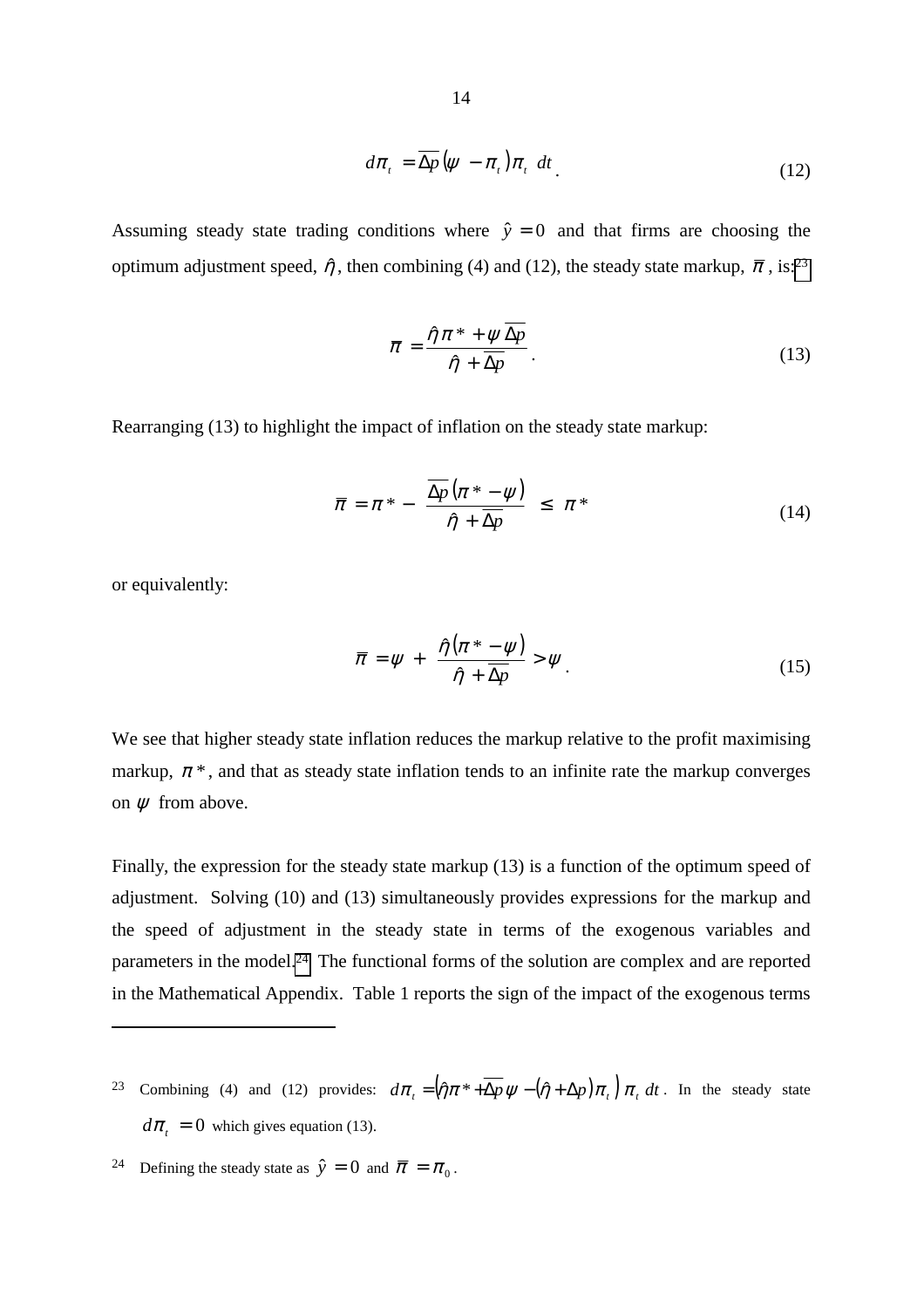on the markup, the speed of adjustment and the probability of coordination failure in the steady state.

## **Table 1: The Impact of the Exogenous Terms on the Markup, Speed of Adjustment, and the Probability of Coordination Failure in the Steady State**

|                                                               | Markup $\bar{\pi}$                                                     | Speed of<br>Adjustment $\hat{\eta}$              | Probability of<br>Coordination<br>Failure $\gamma$ |
|---------------------------------------------------------------|------------------------------------------------------------------------|--------------------------------------------------|----------------------------------------------------|
| Steady State Inflation $\Delta p$                             |                                                                        | $\pm$                                            | $\div$                                             |
| Real Cost of Coordination Failure B                           |                                                                        |                                                  |                                                    |
| Total Real Value of Production C <sup>*</sup>                 |                                                                        |                                                  | $+$                                                |
| Cost Coefficient $\psi$                                       | + $\left( \text{if } \overline{\Delta p} > 0 \right)$<br>$\rightarrow$ | $-\left(if\overline{\Delta p}>0\right)$<br>$-**$ |                                                    |
| Probability of Coordination<br>Failure Coefficient $\alpha_0$ |                                                                        |                                                  | $^{+}$                                             |

\* Assuming that  $\alpha_0 \hat{\eta} < 1$ . \*\* Assuming that  $\alpha_0 < B/ \left[ 4 \ln \left( \pi \frac{2\pi}{\pi} \right) C \right]$ .

In the first row we see that an increase in the steady state rate of inflation reduces the markup while simultaneously increasing the speed of adjustment and the subjective probability of coordination failure. In this case, higher inflation initially leads to a fall in the markup due to the larger immediate response and, therefore, to a larger adjustment cost. Firms respond to the larger adjustment cost by increasing the speed of adjustment which in turn increases the probability of coordination failure and the expected cost of coordination failure. To offset some of the increase in the expected cost of coordination failure the firm does not increase the speed of adjustment by enough to maintain the steady state markup and the markup is lower with the 'new' steady state rate of inflation. Higher inflation, therefore, leads to a lower markup and the firm perceives a more hostile economic environment as reflected by the higher subjective probability of coordination failure. However, in the steady state the firm is unable to adjust directly to the profit maximising markup,  $\pi^*$ , due to the fear of failing to coordinate price changes with competitors.

The distinction should be made between the profit maximising markup,  $\pi^*$ , and the steady state markup,  $\bar{\pi}$ . The former is the markup desired by firms in the absence of the threat of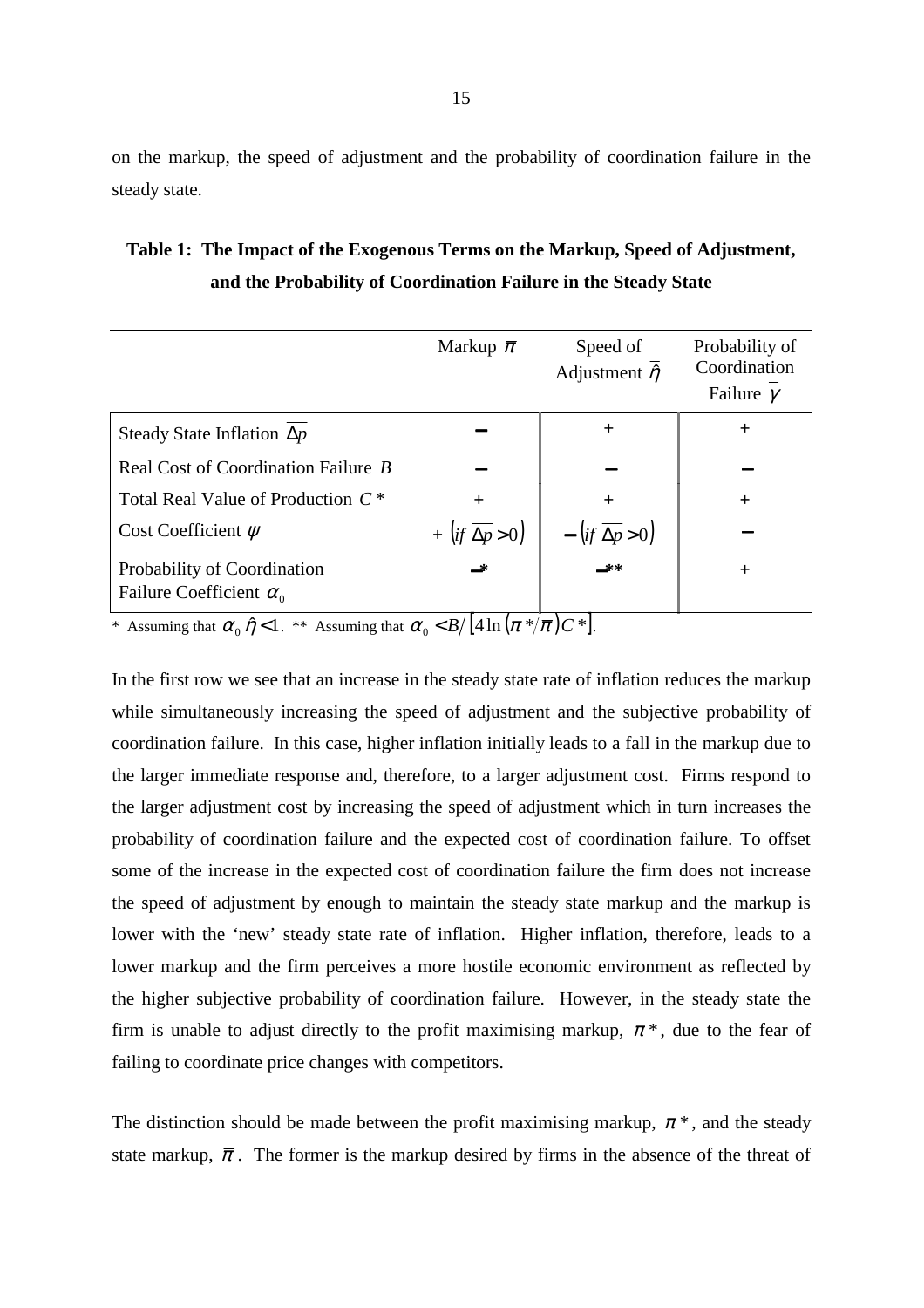coordination failure that is modelled here. The latter is the desired markup of firms subject to the constraint of the uncertainty introduced by the missing information that leads to the problems in coordinating price changes.

The second row of Table 1 reports the impact of increasing the cost of coordination failure where a higher value of  $\hat{B}$  reduces the markup, the speed of adjustment and the probability of coordination failure. The higher cost of coordination failure increases the marginal cost of coordination failure and so firms respond by reducing the speed of adjustment which lowers the markup. The converse occurs with an increase in the real value of production, *C* \* .

An increase in the cost coefficient  $\psi$  implies the immediate price response is greater and an increase in costs has less of a negative impact on the markup. The smaller deviation from the desired markup reduces the speed of adjustment. However, the fall in the speed of adjustment is less than that necessary to maintain the same level of the markup and the steady state markup rises.

Finally the coordination coefficient,  $\alpha_0$  has an ambiguous impact on the markup and the speed of adjustment in the steady state and is reported in the fifth row of Table 1. This is because an increase in  $\alpha_0$  increases the expected cost of coordination failure,  $\gamma B$ , and this leads to a reduction in the speed of adjustment and the markup falls. The resulting increase in the percentage deviation from the desired markup causes the speed of adjustment to increase again offsetting some, or possibly all, of the initial fall in the speed of adjustment and the markup. Therefore, mathematically the sign on the total impact on  $\bar{\pi}$  and  $\bar{\eta}$  of an increase in  $\alpha_0$  is indeterminate. However, assuming that the cost of coordination failure, *B*, is large and the deviation from the desired markup,  $\ln(\pi * / \overline{\pi})$ , is small then we can assume that the condition  $\alpha_0 < B/ \left[ 4 \ln \left( \frac{\pi \ast}{\overline{R}} \right) C \right]$  is met and the speed of adjustment falls with an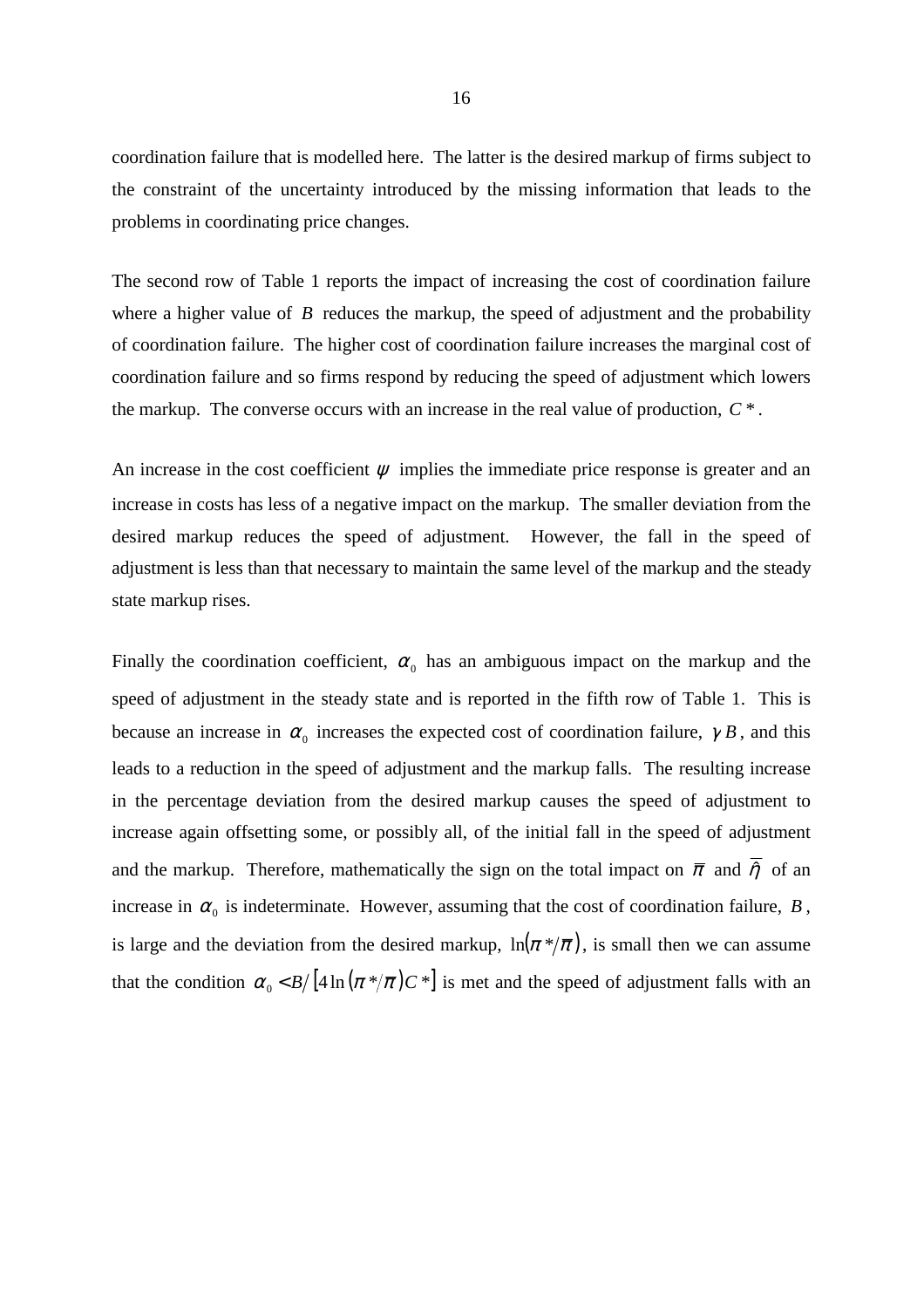<span id="page-20-0"></span>increase in  $\alpha_0$ <sup>25</sup> Therefore, as a reduction in the speed of adjustment unambiguously reduces the markup it follows that an increase in  $\alpha_0$  must also reduce the markup.<sup>26</sup>

## **3. ISSUES CONCERNING THE MODEL**

#### **3.1 Convergence to the Steady State**

The percentage change in the markup at time *t* is the sum of the immediate and disequilibrium responses. Assuming that the firm optimally chooses the speed of adjustment and  $\eta = \hat{\eta}$ , then the change in the markup at time *t* can be written by combining (4) and  $(11):^{27}$ 

$$
\Delta \pi_t = \underbrace{\Delta u c \left(\psi - \pi_t\right)}_{\text{Immediate Response}} + \underbrace{\hat{\eta} \left(\pi^* - \pi_t\right)}_{\text{Disequilibrium Response}} \tag{16}
$$

Equation (16) reveals that in an inflationary environment there are two opposing forces operating on the markup. Unless  $\psi = \pi_t$ , the immediate response is a negative force serving to reduce the markup. There is also a positive force of the disequilibrium response as firms adjust back towards the desired markup. In the steady state when  $\pi_t = \overline{\pi}$ ,  $\hat{\eta} = \overline{\hat{\eta}}$  and  $\hat{y} = 0$  the negative and positive forces are in balance and there is no change in the markup and  $\Delta \pi_t = 0$ . Alternatively, using the identity,  $\Delta \pi_t = \Delta p_t - \Delta u c_t$ , we can rewrite (16) as an expression for inflation at time *t*:

 $25$  This result accords with common sense. If an increase in competition leads to an increase in the uncertainty surrounding the coordination of price changes then  $\alpha_0$  increases. It is reasonable, therefore, that firms act more cautiously with an increase in  $\alpha_0$  and the speed of adjustment slows.

<sup>&</sup>lt;sup>26</sup> This implies that the condition,  $\alpha_0 \hat{\eta} < 1$ , in Table 1 must also be met.

<sup>&</sup>lt;sup>27</sup> The steady state markup (13) can be derived directly from (16) by setting  $\Delta \pi_t = 0$  and  $\Delta u c_t = \Delta p_t$ .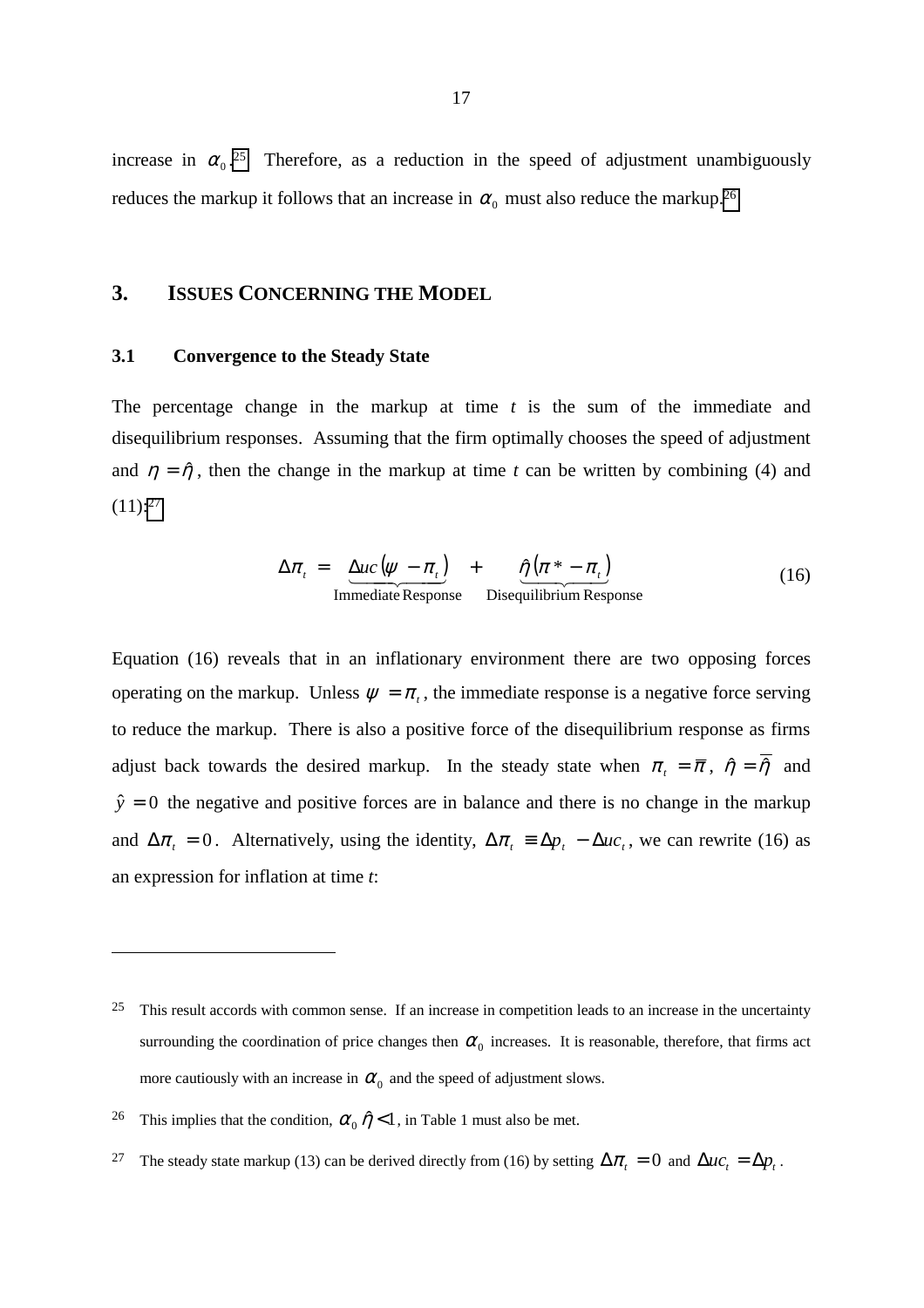$$
\Delta p_t = \underline{\Delta u c (\psi - \pi_t + 1)} \longrightarrow \hat{\eta} (\pi^* - \pi_t)
$$
  
Immediate Response  
Disquilibrium Response (17)

<span id="page-21-0"></span>Again in the steady state when  $\pi_t = \overline{\pi}$  and  $\hat{\eta} = \overline{\hat{\eta}}$  we will find that  $\Delta p_t = \Delta u c_t$ .

Consider now the impact on inflation of an increase in unit costs when not in the steady state. When  $\pi$  >  $\bar{\pi}$ , and assuming that  $\hat{y} = 0$ , we find that the immediate and disequilibrium responses are both smaller than their steady state values. Therefore, inflation is less than the increase in costs and the markup falls when the markup is greater than its steady state value.<sup>28</sup> The converse holds if the markup is less than its steady state value.29

#### **3.2 Price Adjustment in a Deflationary Environment**

If firms are trading in a deflationary environment then the markup in disequilibrium is greater than the desired markup and  $\pi$ ,  $>\pi$ <sup>\*</sup>. Therefore, the cost of adjustment, *A*, in (6) is negative and firms do not adjust prices as the markup is greater than the desired level. Consequently, the model suggests that *routine* price adjustment of the type considered here is not compatible with a deflationary environment. This is consistent with the observation that prices appear to be 'sticky' downwards even in severe and protracted recessions when costs are declining. However, prices may fall out of the steady state in this model if the deflation in costs is due to poor trading conditions.

#### **3.3 Actual Versus Expected Cost Increases**

 $\overline{a}$ 

Two explanations can be provided for using actual and not expected changes in costs in the model. First, this assumption is consistent with the firm's fear of the threat of coordination failure. If firms were to change prices based on expected changes in costs then the firm is

<sup>&</sup>lt;sup>28</sup> The immediate and disequilibrium responses are smaller than in the steady state as  $\pi$ <sub>t</sub>  $> \bar{\pi}$  in (17) and from (10) the lower markup implies that  $\hat{\eta} < \overline{\hat{\eta}}$ .

<sup>&</sup>lt;sup>29</sup> The conclusion that inflation is less than the increase in costs if the markup is above its steady state value must be qualified if trading conditions are not in the steady state.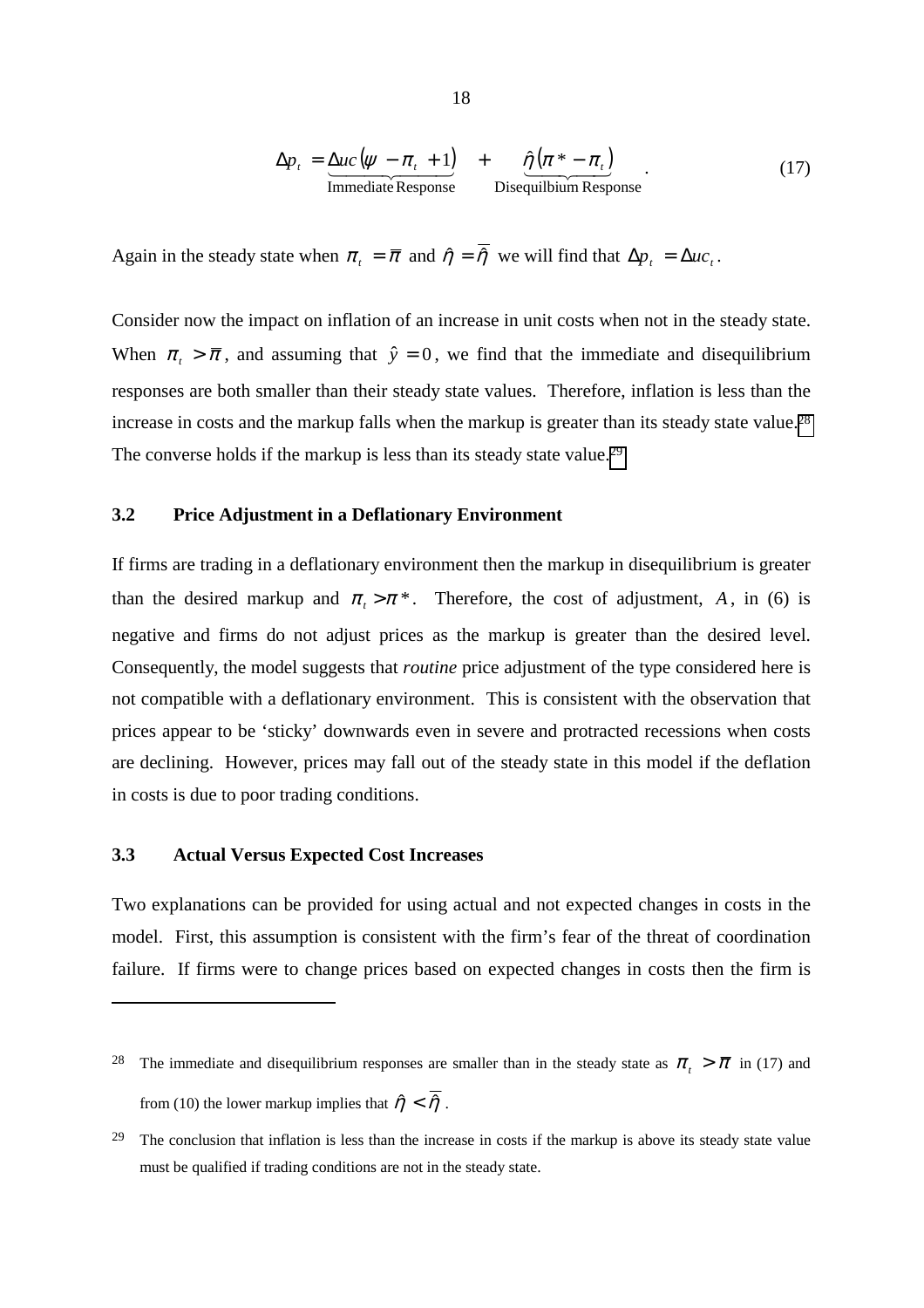<span id="page-22-0"></span>exposed to relative price shifts and coordination failure as a result of mistaken cost expectations.

Second, firms have a greater incentive to use expected costs if there is some external constraint on the firm to fix the period between price changes. In the case where firms voluntarily set prices then responding to changes in actual costs eliminates the mistakes and the associated risks in setting the markup. The model is more relevant the greater the proportion of firms that are free to set prices. Casual observation indicates this is the majority of firms.

#### **3.4 The Impact of Competition on the Steady State Relationship**

While the concept of competition is nebulous the impact of competition on the steady state relationship between inflation and the markup is more straightforward. Competition affects the relationship through the sensitivity of the probability of coordination failure to the speed of adjustment,  $\alpha_0$ , and the cost coefficient,  $\psi$ . If an increase in competition serves to increase the uncertainty surrounding the coordination of price changes then we can expect that  $\alpha_0$  will increase and  $\psi$  to decrease. Consequently the range in the steady state markup in an inflationary environment,  $\pi^*-\psi$ , increases.

#### **3.5 The Impact of Entry and Exit on the Model**

If firms are allowed to enter and exit the economy in response to changes in the steady state markup then the results of the model need to be modified but not overturned. Consider the case where monetary policy is tightened and the markup increases in the steady state due to the reduction in the rate of steady state inflation. If entry follows from the increase in the markup then this will add to the competitive environment serving to reduce the desired and steady state markup. However, given that the entry is due to a higher markup then entry alone cannot lead to the markup returning to its original level or else the incentive to enter disappears (and the marginal firms would leave the industry). If the markup did return to its original level following the entry of firms this implies there are two industrial structures associated with one level of the markup and suggests that the markup is independent competition and industrial structure. Therefore, to avoid this result the entry and exit of firms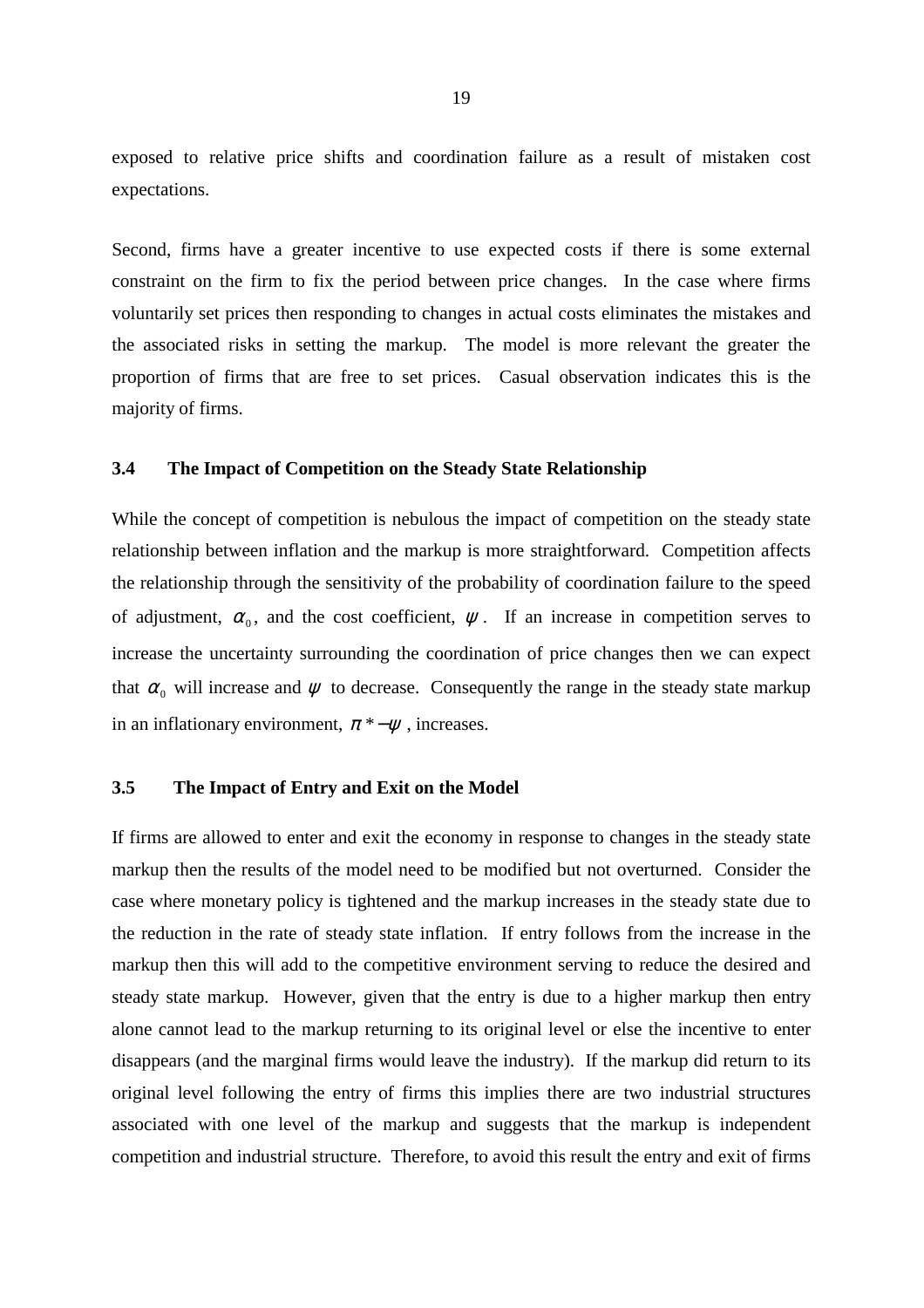<span id="page-23-0"></span>can only serve to reduce the negative steady state correlation between inflation and the markup and cannot eliminate the correlation.

#### **4. CONCLUSION**

In this paper we argue that the routine pricing behaviour of non-colluding price setting firms can be understood in the context of uncertainty concerning the coordination of price changes between competitors. As such there are two behavioural underpinnings employed in the model. The first is that firms believe that there is a cost associated with the failure to coordinate changes in prices. The second is that firms believe that the probability of coordination failure increases with the speed of price adjustment. These two underpinnings lead to nominal price inertia due to the 'fear' of price coordination failure.

As with the 'menu' cost models, it is shown that the markup is negatively related with inflation. However, unlike 'menu' cost models the underpinnings of the negative relationship do not disappear in the steady state as it is argued that the 'fear' of price coordination failure does not disappear in the steady state. Consequently the markup and inflation remain negatively related in the steady state.

It is crucial to this analysis that the missing information that underpins the threat of coordination failure remains missing in the steady state. In a perfectly competitive price taking world it is unlikely that uncertainty persists in the steady state. In this case firms simply need to predict the price level so as to set the profit maximising level of output. In the steady state the price level is predicted with certainty and uncertainty disappears.

However in the price setting world modelled here the uncertainty is of a different nature. Firms are uncertain of the pricing behaviour of their competitors and so coordinating price changes is difficult. While the model analyses the 'routine' adjustment of prices we argue that the pricing behaviour of firms is understood within the context of the threat of strategic price changes by competitors. Therefore, unless we assume that the threat of strategic price changes by competitors disappear in the steady state, the uncertainty and the negative relationship persists.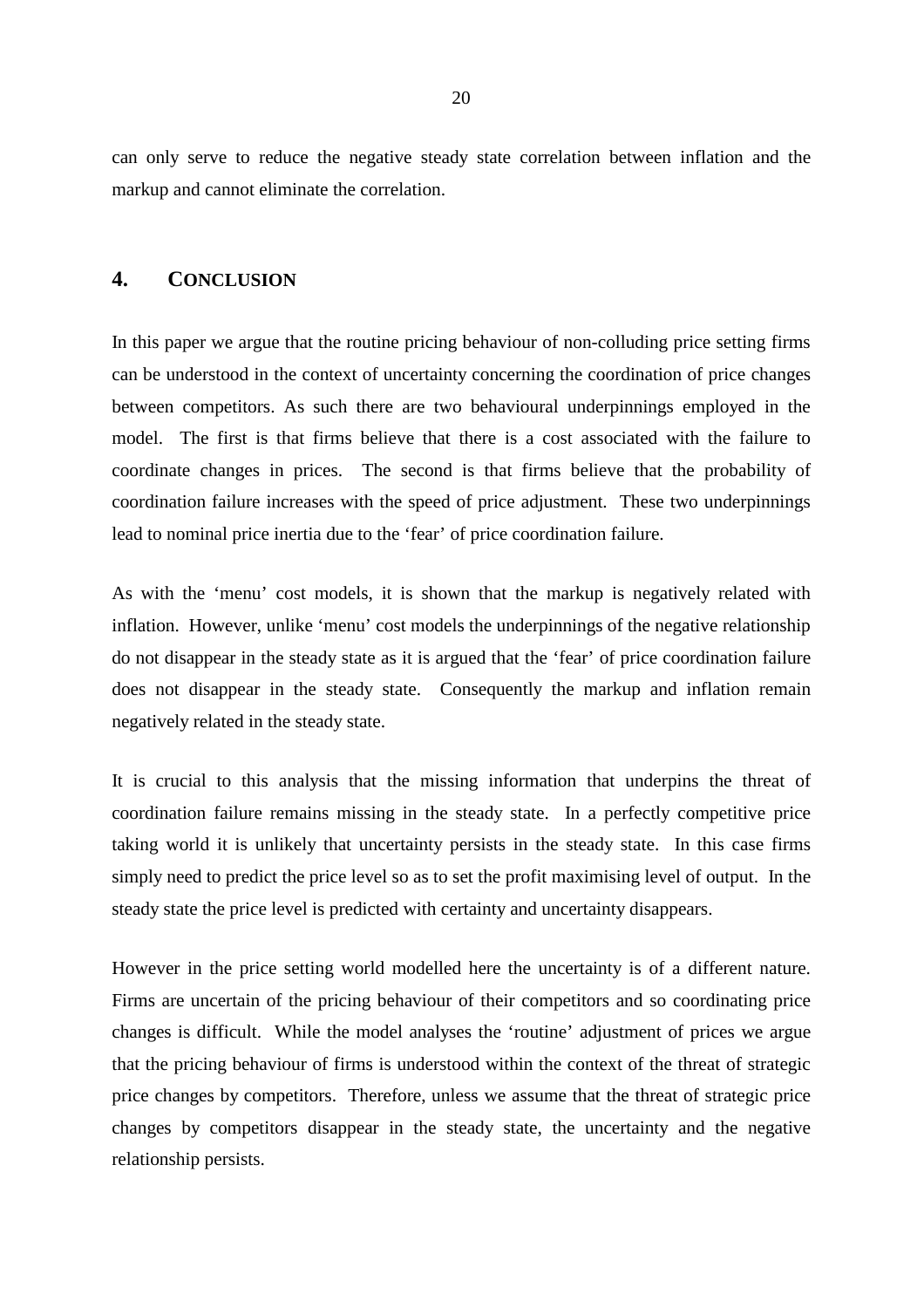It is assumed that a firm in disequilibrium from its desired markup incurs two costs. The first cost is the lost profits while in disequilibrium. The second cost is due to the failure of firms to coordinate their price changes. The faster that firms return to their desired markup the smaller the lost profits in disequilibrium but the larger the expected cost of coordination failure. Firms that set their prices optimally when in disequilibrium will, therefore, choose the speed of adjustment to minimise the expected loss while in disequilibrium. It is found that the speed of adjustment increases with the deviation from the desired markup and falls with the cost of coordination failure. Furthermore, unless the probability of coordination failure is insensitive to the speed of adjustment, firms will follow a 'gradualist' approach to price adjustment when in disequilibrium from the desired markup leading to nominal price inertia.

If the firm was responding to only one shock to the markup then the markup would eventually return to its desired level. However, in an inflationary environment the firm will be repeatedly shocked away from its desired markup by increases in costs. In this case two 'forces' are acting on the markup. The first is the repeated increase in costs that drives the markup below its desired level. The second 'force' is the adjustment the firm makes to prices to return the markup back to its desired level. In the steady state these two 'forces' balance each other and there is no change in the markup. However, an increase in steady state cost inflation will drive the markup further away from its desired level. If the firm responded by sufficiently increasing the speed at which it adjusts back to the desired level of the markup then the steady state markup would be unchanged. However, the increase in the speed of adjustment is not sufficient as firms are concerned that the faster speed of price adjustment will increase the probability and expected cost of coordination failure. As a result the markup in the steady state falls with increasing inflation.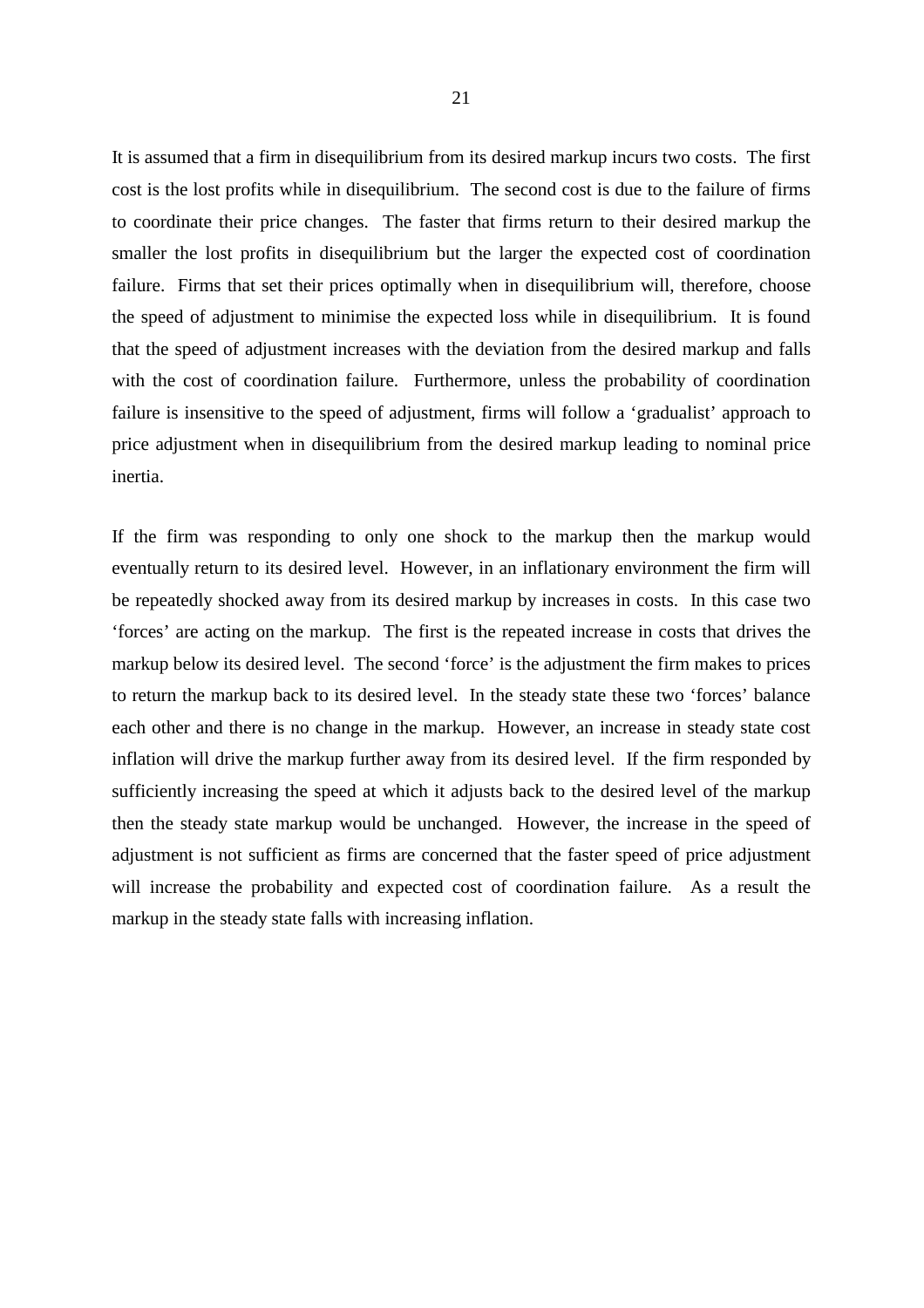## <span id="page-25-0"></span>**5. MATHEMATICAL APPENDIX**

## **5.A Derivation of Equation 5**

Rearranging (4) provides:

$$
\left(\frac{1}{\pi_{t}-\pi^{*}}-\frac{1}{\pi_{t}}\right)d\pi_{t}=-\eta\,\pi^{*}dt\,. \tag{A1}
$$

Integrating (A1) gives:

$$
\frac{\pi^* - \pi_t}{\pi_t} = D_1 e^{-\eta \pi^* t} \quad \text{if } \pi_t < \pi^*; \qquad \frac{\pi_t - \pi^*}{\pi_t} = D_2 e^{-\eta \pi^* t} \quad \text{if } \pi_t > \pi^* \tag{A2}
$$

where  $D_1$  and  $D_2$  are unknown constants.

Constants  $D_1$  and  $D_2$  are determined by the initial condition. Setting  $t = 0$  gives:

$$
D_1 = \frac{\pi^*}{\pi_0} - 1; \ D_2 = 1 - \frac{\pi^*}{\pi_0}.
$$

Substituting into (A2) gives equation (5) in the text.

## **5.B Derivation of Equation 6**

Substituting (5) into (3) gives:

$$
A = C * \pi * \int_{0}^{\infty} \left\{1 - 1/\left[1 + (\pi * / \pi_0 - 1)e^{-\pi * \eta t}\right]\right\} dt
$$
 (B1)

Let  $Y = (\pi^* / \pi_0 - 1) e^{-\pi^* \eta t}$ , so that:

$$
dY = -\pi^* \eta Y dt
$$
 (B2)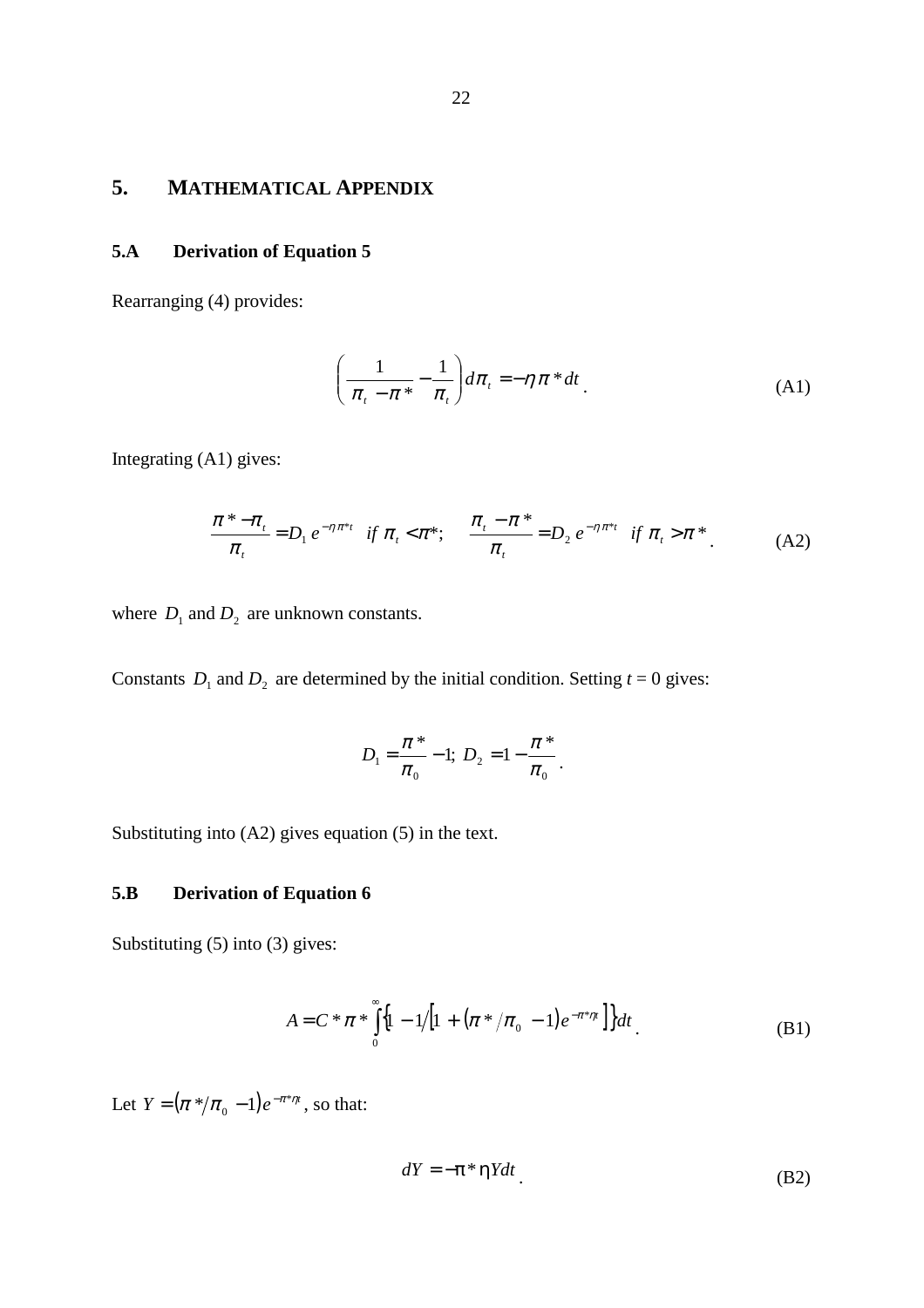<span id="page-26-0"></span>Substituting into (B1) gives

$$
A = -\frac{C^*}{\eta} \int \left( \frac{1}{Y} - \frac{1}{Y(1+Y)} \right) dt = -\frac{C^*}{\eta} \int \left( \frac{1}{1+Y} \right) dt = -\frac{C^*}{\eta} \int d \ln(1+Y).
$$
 (B3)

Thus:

$$
A = -\frac{C^*}{\eta} \ln \left[ 1 + \left( \frac{\pi^*}{\pi_0} - 1 \right) e^{-\pi^* \eta t} \right] \Big|_0^{\infty} = -\frac{C^*}{\eta} \left( 0 - \ln \left( \frac{\pi^*}{\pi_0} \right) \right) = \frac{C^* \ln \left( \frac{\pi^*}{\pi_0} \right)}{\eta}, \quad (B4) = (6)
$$

### **5.C Derivation of Table 1**

Rearranging (10) and (14) gives:

$$
F(\overline{\Delta p}, \pi^*, \dots, \overline{\pi}(\overline{\Delta p}, \pi^*, \dots), \eta(\overline{\Delta p}, \pi^*, \dots)) = \overline{\pi}(\hat{\eta} + \overline{\Delta p}) - \hat{\eta}\pi^* - \overline{\Delta p}\psi = 0,
$$
 (C1)

$$
G(\overline{\Delta p}, \pi^*, ..., \overline{\pi}(\Delta p, \pi^*, ..., \pi(\overline{\Delta p}, \pi^*, ...)) = \sqrt{\frac{\alpha_0 B}{C * \ln(\pi^* / \overline{\pi})}} - \hat{\eta}^{-1} - \alpha_0 = 0.
$$
 (C2)

Note that in the steady state,  $\hat{y} = 0$  in (10).

Equations (C1) and (C2) are two functions, *F* & *G*, of six variables,  $\overline{\Delta p}$ ,  $\pi$ <sup>\*</sup>, *B*,  $C$ <sup>\*</sup>,  $\psi$ , and  $\alpha_0$ . We use the chain rule and Cramer's rule to differentiate  $\bar{\pi}$  with respect to these six variables. Using the chain rule:

$$
F_{\overline{\Delta p}} + F_{\overline{\pi}} \overline{\pi}_{\overline{\Delta p}} + F_{\hat{\eta}} \eta_{\overline{\Delta p}} = 0 \tag{C3}
$$

$$
G_{\overline{\lambda p}} + G_{\overline{\pi}} \overline{\pi}_{\overline{\lambda p}} + G_{\hat{\eta}} \eta_{\overline{\lambda p}} = 0 \tag{C4}
$$

We can solve (C3) and (C4) for  $\bar{\pi}_{\overline{\Delta p}}$  and  $\hat{\eta}_{\overline{\Delta p}}$  by means of Cramer's rule. We get: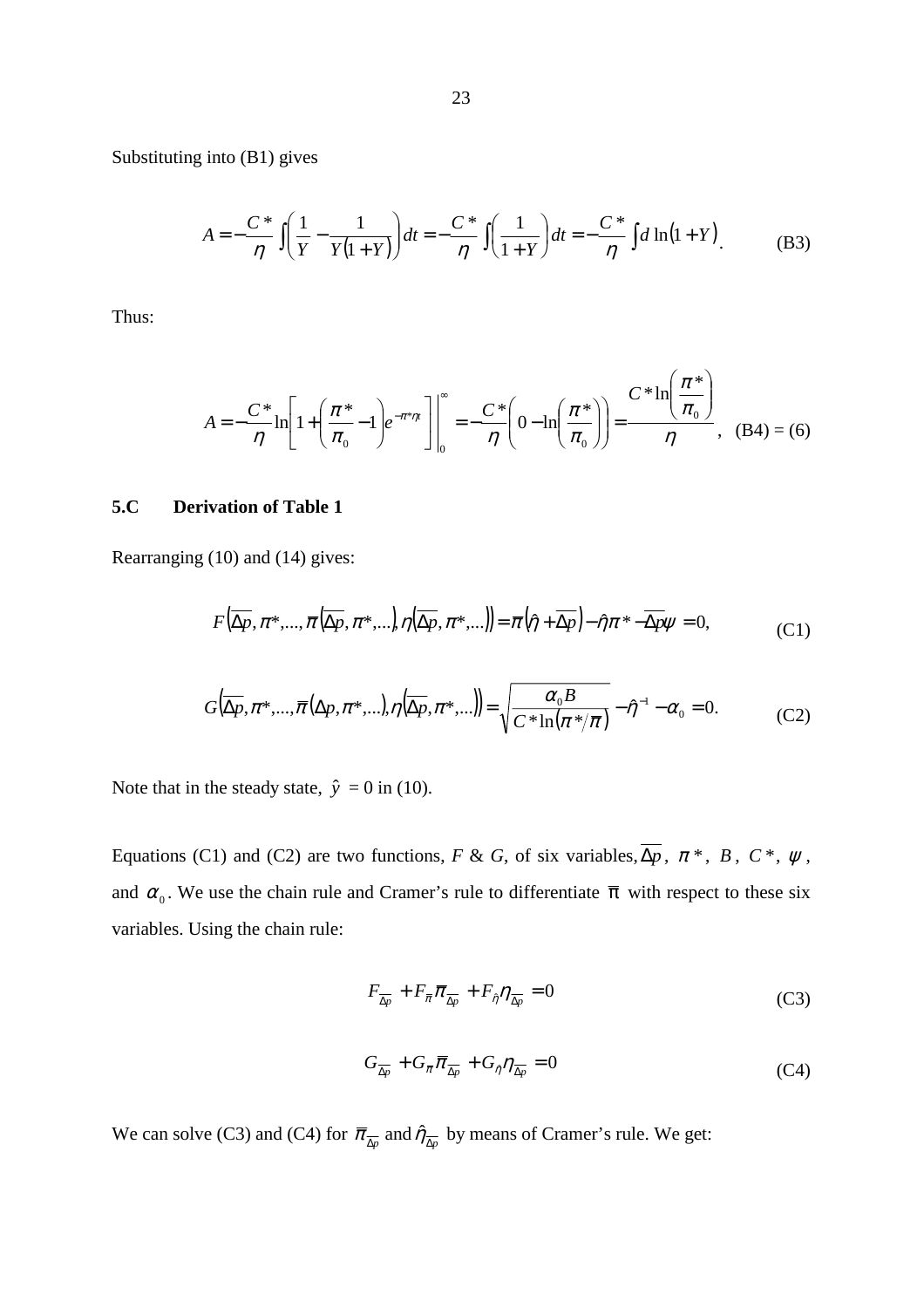$$
\overline{\pi}_{\overline{\Delta p}} = \frac{\begin{vmatrix} -F_{\overline{\Delta p}} & F_{\eta} \\ -G_{\overline{\Delta p}} & G_{\eta} \end{vmatrix}}{\begin{vmatrix} F_{\overline{\pi}} & F_{\eta} \\ G_{\overline{\pi}} & G_{\eta} \end{vmatrix}}
$$
(C5)

$$
\eta_{\overline{\Delta p}} = \frac{\begin{vmatrix} F_{\overline{\pi}} & -F_{\overline{\Delta p}} \\ G_{\overline{\pi}} & -G_{\overline{\Delta p}} \end{vmatrix}}{\begin{vmatrix} F_{\overline{\pi}} & F_{\eta} \\ G_{\overline{\pi}} & G_{\eta} \end{vmatrix}}
$$
(C6)

We know that:  $F_{\overline{x}} = \hat{\eta} + \overline{\Delta p}$ ,  $G_{\overline{x}} = \frac{1}{2} \sqrt{\frac{\mu_0 D}{g}} \left[ \ln(\pi^* / \overline{\pi}) \right]^{-1.5}$  $2\bar{\pi}$  \  $C$  \*  $=\frac{1}{2} \sqrt{\frac{\alpha_0 B}{\sigma^2} [\ln(\pi^* / \overline{\pi})]^2}$  $G_{\bar{\pi}} = \frac{1}{2\bar{\pi}} \sqrt{\frac{\alpha_0 B}{C^*} [\ln(\pi^* / \bar{\pi})]^{-1.5}}, \quad F_{\hat{\eta}} = \bar{\pi} - \pi^*, \quad G_{\eta} = \hat{\eta}^{-2}, \text{ and}$  $F_{\overline{\Delta p}} = \overline{\pi} - \psi$ ,  $G_{\overline{\Delta p}} = 0$ . Thus:

$$
\begin{vmatrix} F_{\overline{\pi}} & F_{\hat{\eta}} \\ G_{\overline{\pi}} & G_{\hat{\eta}} \end{vmatrix} = \frac{1}{\hat{\eta}} + \frac{\overline{\Delta p}}{\hat{\eta}^2} + \frac{(\pi * - \overline{\pi})}{2\ln(\pi * / \overline{\pi})} \sqrt{\frac{\alpha_0 B}{C * \ln(\pi * / \overline{\pi})}} = k > 0
$$
 (C7)

$$
\begin{vmatrix} -F_{\overline{\Delta p}} & F_{\hat{\eta}} \\ -G_{\overline{\Delta p}} & G_{\hat{\eta}} \end{vmatrix} = \begin{vmatrix} -(\overline{\pi} - \psi) & \overline{\pi} - \pi^* \\ -0 & \hat{\eta}^2 \end{vmatrix} = -(\overline{\pi} - \psi)\hat{\eta}^2.
$$
 (C8)

Substituting (C7) and (C8) into (C5) gives:

$$
\overline{\pi}_{\overline{\Delta p}} = \frac{-\left(\overline{\pi} - \psi\right)\eta^2}{k} < 0\tag{C9}
$$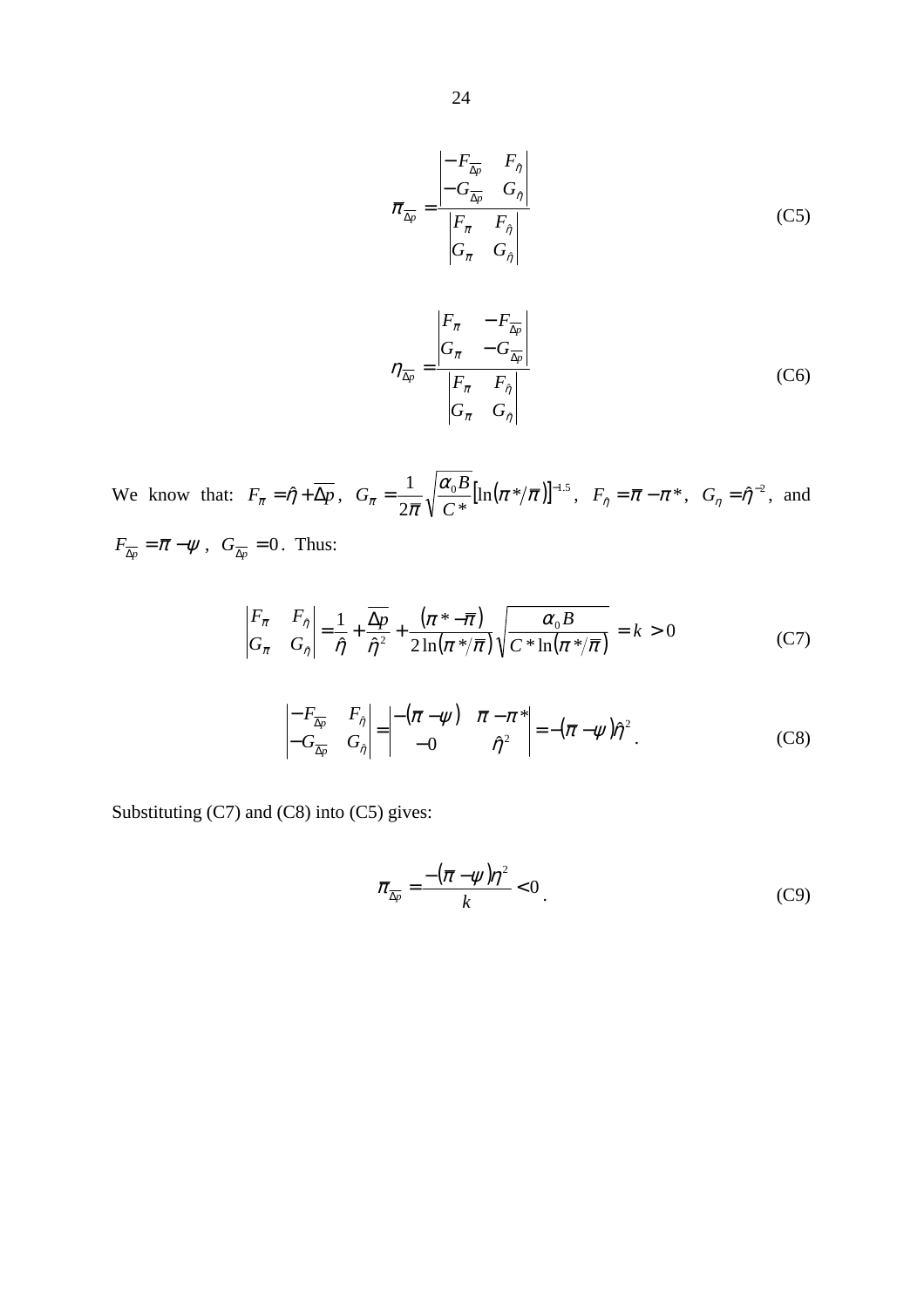Similarly,

$$
\overline{\pi}_{\pi^*} = \frac{\begin{vmatrix} -F_{\pi^*} & F_{\hat{\eta}} \\ -G_{\pi^*} & G_{\hat{\eta}} \end{vmatrix}}{\begin{vmatrix} F_{\overline{\pi}} & F_{\eta} \\ G_{\overline{\pi}} & G_{\hat{\eta}} \end{vmatrix}} > 0; \quad \overline{\pi}_B = \frac{\begin{vmatrix} -F_B & F_{\hat{\eta}} \\ -G_B & G_{\hat{\eta}} \end{vmatrix}}{\begin{vmatrix} F_{\overline{\pi}} & F_{\hat{\eta}} \\ G_{\overline{\pi}} & G_{\hat{\eta}} \end{vmatrix}} < 0; \quad \overline{\pi}_{C^*} = \frac{\begin{vmatrix} -F_{C^*} & F_{\hat{\eta}} \\ -G_{C^*} & G_{\hat{\eta}} \end{vmatrix}}{\begin{vmatrix} F_{\overline{\pi}} & F_{\hat{\eta}} \\ G_{\overline{\pi}} & G_{\hat{\eta}} \end{vmatrix}} > 0;
$$
\n
$$
\overline{\pi}_{\psi} = \frac{\begin{vmatrix} -F_{\psi} & F_{\hat{\eta}} \\ -G_{\psi} & G_{\hat{\eta}} \end{vmatrix}}{\begin{vmatrix} F_{\overline{\pi}} & F_{\hat{\eta}} \\ G_{\overline{\pi}} & G_{\hat{\eta}} \end{vmatrix}} > 0 \text{ if } \overline{\Delta p} > 0; \quad \overline{\pi}_{\alpha_0} = \frac{\begin{vmatrix} -F_{\alpha_0} & F_{\hat{\eta}} \\ -G_{\alpha_0} & G_{\hat{\eta}} \end{vmatrix}}{\begin{vmatrix} F_{\overline{\pi}} & F_{\hat{\eta}} \\ G_{\overline{\pi}} & G_{\hat{\eta}} \end{vmatrix}} < 0 \text{ if } \alpha_0 \hat{\eta} < 1.
$$

For the function of the adjustment speed, we can follow a similar process:

$$
\hat{\eta}_{\overline{\Delta p}} = \frac{\begin{vmatrix} F_{\overline{\pi}} & -F_{\overline{\Delta p}} \\ G_{\overline{\pi}} & -G_{\overline{\Delta p}} \end{vmatrix}}{\begin{vmatrix} F_{\overline{\pi}} & F_{\eta} \\ G_{\overline{\pi}} & G_{\eta} \end{vmatrix}} > 0; \quad \eta_{\pi^*} = \frac{\begin{vmatrix} F_{\overline{\pi}} & -F_{\pi^*} \\ G_{\overline{\pi}} & -G_{\pi^*} \end{vmatrix}}{\begin{vmatrix} F_{\overline{\pi}} & F_{\eta} \\ G_{\overline{\pi}} & G_{\eta} \end{vmatrix}} > 0, \text{ if } \overline{\Delta p} > \hat{\eta} \left( \frac{\pi^*}{\overline{\pi}} - 1 \right); \quad \eta_B = \frac{\begin{vmatrix} F_{\overline{\pi}} & -F_B \\ G_{\overline{\pi}} & F_{\eta} \end{vmatrix}}{\begin{vmatrix} F_{\overline{\pi}} & F_{\eta} \\ G_{\overline{\pi}} & G_{\eta} \end{vmatrix}} < 0,
$$
\n
$$
\eta_{C^*} = \frac{\begin{vmatrix} F_{\overline{\pi}} & -F_{C^*} \\ G_{\overline{\pi}} & -G_{C^*} \end{vmatrix}}{\begin{vmatrix} F_{\overline{\pi}} & F_{\eta} \\ G_{\overline{\pi}} & G_{\eta} \end{vmatrix}} > 0; \quad \eta_{\psi} = \frac{\begin{vmatrix} F_{\overline{\pi}} & -F_{\psi} \\ G_{\overline{\pi}} & -G_{\psi} \end{vmatrix}}{\begin{vmatrix} F_{\overline{\pi}} & F_{\eta} \\ G_{\overline{\pi}} & G_{\eta} \end{vmatrix}} < 0 \text{ if } \overline{\Delta p} > 0;
$$
\n
$$
\eta_{\alpha_0} = \frac{\begin{vmatrix} F_{\overline{\pi}} & -F_{\alpha_0} \\ G_{\overline{\pi}} & -G_{\alpha_0} \end{vmatrix}}{\begin{vmatrix} F_{\overline{\pi}} & F_{\eta} \\ G_{\overline{\pi}} & G_{\eta} \end{vmatrix}} < 0 \text{ if } \alpha_0 < B / \left[ 4 \ln \left( \pi * / \overline{\pi} \right) C * \right].
$$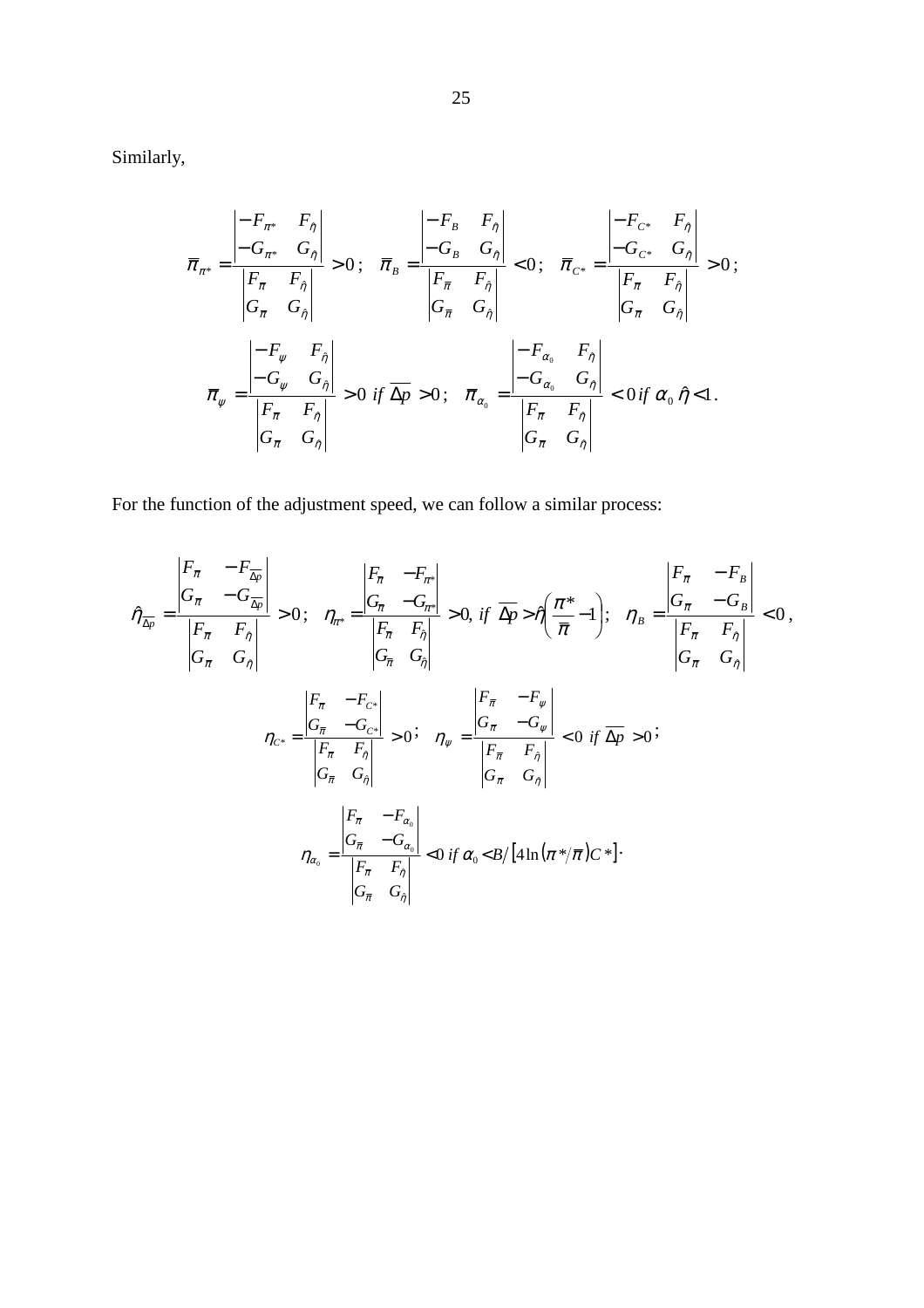#### 26

#### <span id="page-29-0"></span>**6. REFERENCES**

Ball, L. and D. Romer (1991), 'Sticky Prices As Co-ordination Failure', American Economic Review, 81, pp. 539-552.

Ball, L., N.G. Mankiw, and D. Romer. (1988). 'The New Keynesian Economics and the Output-Inflation Trade-off.' (Brookings Papers on Economic Activity), pp. 1-65.

Banerjee, A., L. Cockerell, and B. Russell. (2001). 'An I(2) Analysis of Inflation and the Markup.' Journal of Applied Econometrics, 16 Sargan Special Issue:3 May-June, pp. 221-40.

Banerjee, A. and B. Russell. (2000). 'Markups and the Business Cycle Reconsidered.' European University Institute Working Paper, pp. ECO No. 2000/11.

Banerjee, A. and B. Russell. (2001a). 'Industry Structure and the Dynamics of Price Adjustment.' Applied Economics, 33:17, pp. 1889-901.

Banerjee, A. and B. Russell. (2001b). 'The Relationship between the Markup and Inflation in the G7 Economies and Australia.' Review of Economics and Statistics, 83:2 May, pp. 377- 87.

Banerjee, A., P. Mizen and B. Russell. (2002). 'The Long-Run Relationships among Relative Price Variability, Inflation and the Markup.' European University Institute Working Paper, ECO No. 2002/1.

Barro, R. (1972). 'A Theory of Monopolistic Price Adjustment', The Review of Economic Studies, vol. 39, Issue 1, pp. 17-26.

Batini, N., B. Jackson, and S. Nickell. (2000). 'Inflation Dynamics and the Labour Share in the UK.' Bank of England External MPC Unit Discussion Paper:No. 2 November.

Baumol, W.J. (1976). 'Scale Economies, Average Cost and the Profitability of Marginal-Cost Pricing', in R. Grieson, ed., 'Essays in Urban Economics and Public Finance in Honor of William S. Vickrey, Lexington.

Baumol, W.J. (1977). 'On the Proper Cost Tests for Natural Monopoly in Multiproduct Industry', American Economic Review, December, 67, pp. 809-22.

Bénabou, R. (1992), 'Inflation and Markups: Theories and Evidence from the Retail Trade Sector', European Economic Review, 36, pp. 566-574.

Bénabou, R. and J.D. Konieczny. (1994). 'On Inflation and Output with Costly Price Changes: A Simple Unifying Result.' American Economic Review, 84:1 March, pp. 290-7.

Bentolila, S. and G. Bertola (1990), 'Firing Costs and Labor Demand: How Bad is Eurosclerosis?' Review of Economic Studies, 57, pp. 381-402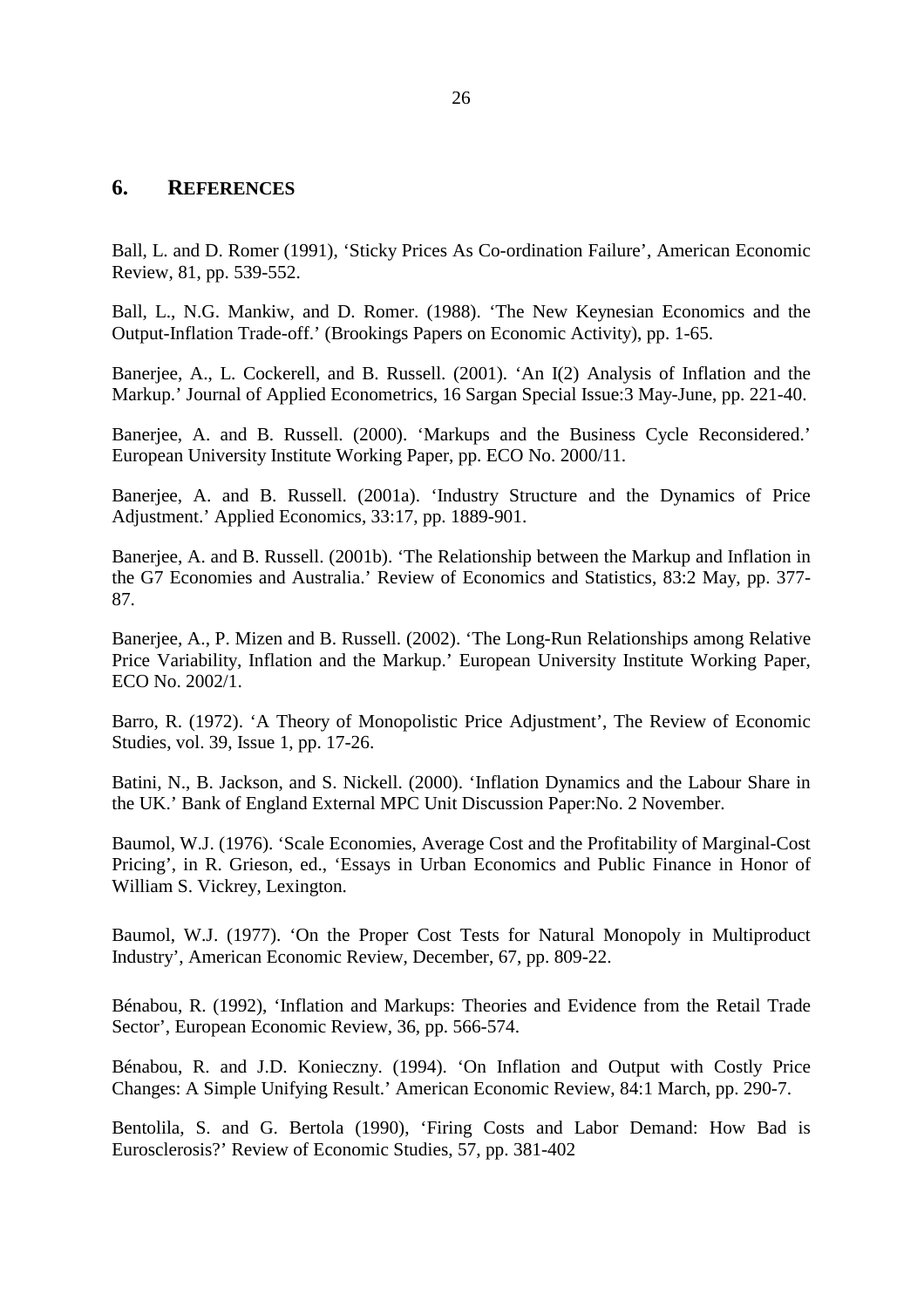Bertola, G. (1990), 'Job Security, Employment and Wages.' European Economic Review, 34, pp. 851-86.

Bertola, G. (1992), 'Labor Turnover Costs and Average Labor Demand', Journal of Labor Economics, 10, pp. 389-411.

Bils, M. (1989), 'Pricing in a Customer Market', Quarterly Journal of Economics, 104, pp 699-718.

Blinder, A. S. (1990), 'Why are Prices Sticky? Preliminary Results from an Interview Study', AEA Papers and Proceedings, 81(2), pp. 89-96.

Booth, A. L. (1995), 'The Employment Implications of State-Mandated Firing Costs.' Working Paper of the ESRC Research Center on Micro-social Change No. 95-10, University of Essex.

Chatterjee, S. and R. Cooper (1989), 'Economic Fluctuations as Co-ordination Failures: Multiplicity of Equilibria and Fluctuations in Dynamic Imperfectly Competitive Economics', AEA Papers and Proceedings, 79(2), pp. 353-357.

Chen, Y. and B. Russell (1998). 'A Profit Maximising Model of Disequilibrium Price Adjustment with Missing Information', Department of Economic Studies Discussion Papers, No. 92, University of Dundee.

Cockerell, L. and B. Russell. (1995). 'Australian Wage and Price Inflation: 1971-1994.' Reserve Bank of Australia Discussion Paper:9509.

Danziger, L. (1988). 'Costs of Price Adjustment and the Welfare Economics of Inflation and Disinflation.' American Economic Review, 78:4 September, pp. 633-46.

de Brouwer, G. and N.R. Ericsson. (1998). 'Modelling Inflation in Australia.' Journal of Business and Statistics, 16, pp. 433-49.

Dotsey, M, R.G. King, and A.L. Wolman. (1999). 'State-Dependent Pricing and the General Equilibrium Dynamics of Money and Output.' Quarterly Journal of Economics, 114:2, pp. 655-90.

Eckstein, O. and G. Fromm (1968), 'The Price Equation', American Economic Review, 58, pp. 1159-1183.

Eisner, R. and R. Strotz (1963), Impacts of Monetary Policy, Englewood Cliffs, New Jersey.

Emerson, M. (1988), 'Regulation or Deregulation of the Labour Market.' European Economic Review, 32, pp. 775-818.

Engle, R.F. and C. W. J. Granger. (1987). 'Co-Integration and Error Correction: Representation, Estimation, and Testing.' Econometrica, 55:March, pp. 251-76.

Fischer, S. (1977), 'Long-term Contracts, Rational Expectations, and the Optimal Money Supply Rule', Journal of Political Economy, 85, February, pp 191-205.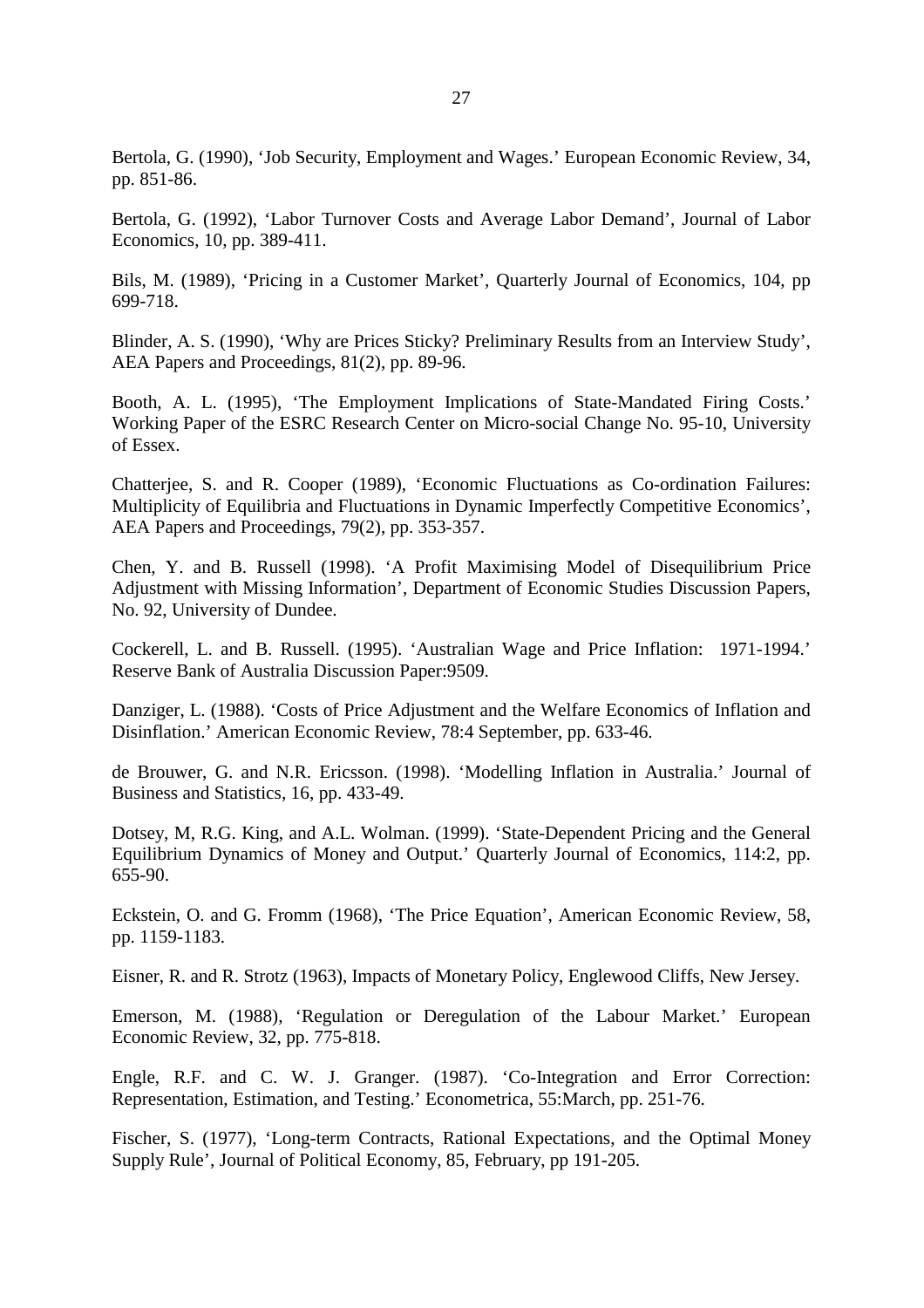Franz, W. and R.J. Gordon. (1993). 'German and American Wage and Price Dynamics: Differences and Common Themes.' European Economic Review, 37, pp. 719-62.

Hall, R. L. and C. J. Hitch (1939), 'Price Theory and Business Behaviour', Oxford Economic Papers, 2 (old series) pp. 12-45.

Konieczny, J.D. (1990). 'Inflation, Output and Labour Productivity when Prices are Changed Infrequently.' Economica, 57:May, pp. 201-18.

Kuran, T. (1986). 'Price Adjustment Costs, Anticipated Inflation, and Output.' Quarterly Journal of Economics, 71:5 December, pp. 1020-7.

Mankiw, N. G. (1985), 'Small Menu Costs and Large Business Cycles', Quarterly Journal of Economics, 100, May, pp 529-39.

Marshall, A. (1920). Principles of Economics, London: MacMillan and Co.

Marshall, A. (1927). Industry and Trade, London: MacMillan and Co.

Maskin, E., and J. Tirole (1988), 'A Theory of Dynamic Oligopoly 2: Price Competition, Kinked Demand Curves, and Edgeworth Cycles', Econometrica, vol 56, (3), pp 571-99.

McDonald, I. M. (1990), Inflation and Unemployment, Oxford: Basil Blackwell

McDonald, I. M. and K. J. Spindler (1987), 'An Empirical Investigation of Customer Market Analysis - A Microfoundation for Macroeconomics', Applied Economics, 19.

Naish, H.F. (1986). 'Price Adjustment Costs and the Output-Inflation Trade-Off.' Econometica, 53, pp. 219-30.

Nickell, S. (1978), 'Fixed Costs, Employment and labour Demand over the Cycle.' Economica, 46, pp.329-45

Nickell, S. (1986), 'Dynamic Models of Labor Demand.' in Handbook of Labor Economics, Vol. 2. Edited by O. Ashenfelter and D. Layard. Amsterdam: North Holland.

Okun, A. M. (1981), Prices and Quantities: A Macroeconomic Analysis, Basil Blackwell, Oxford.

Panzar, J. and R.D. Willig (1977). 'Economies of Scale in Multi-Output Production', Quarterly Journal of Economics, August, 91, pp. 481-94.

Parkin, M. (1986), 'The Output-Inflation Trade-off When Prices are Costly to Change', Journal of Political Economy, 94, February, pp 200-24.

Phelps, E. S. and J. B. Taylor (1977), 'Stabilizing Powers of Monetary Policy with Rational Expectations', Journal of Political Economy, 85, February, pp 163-90.